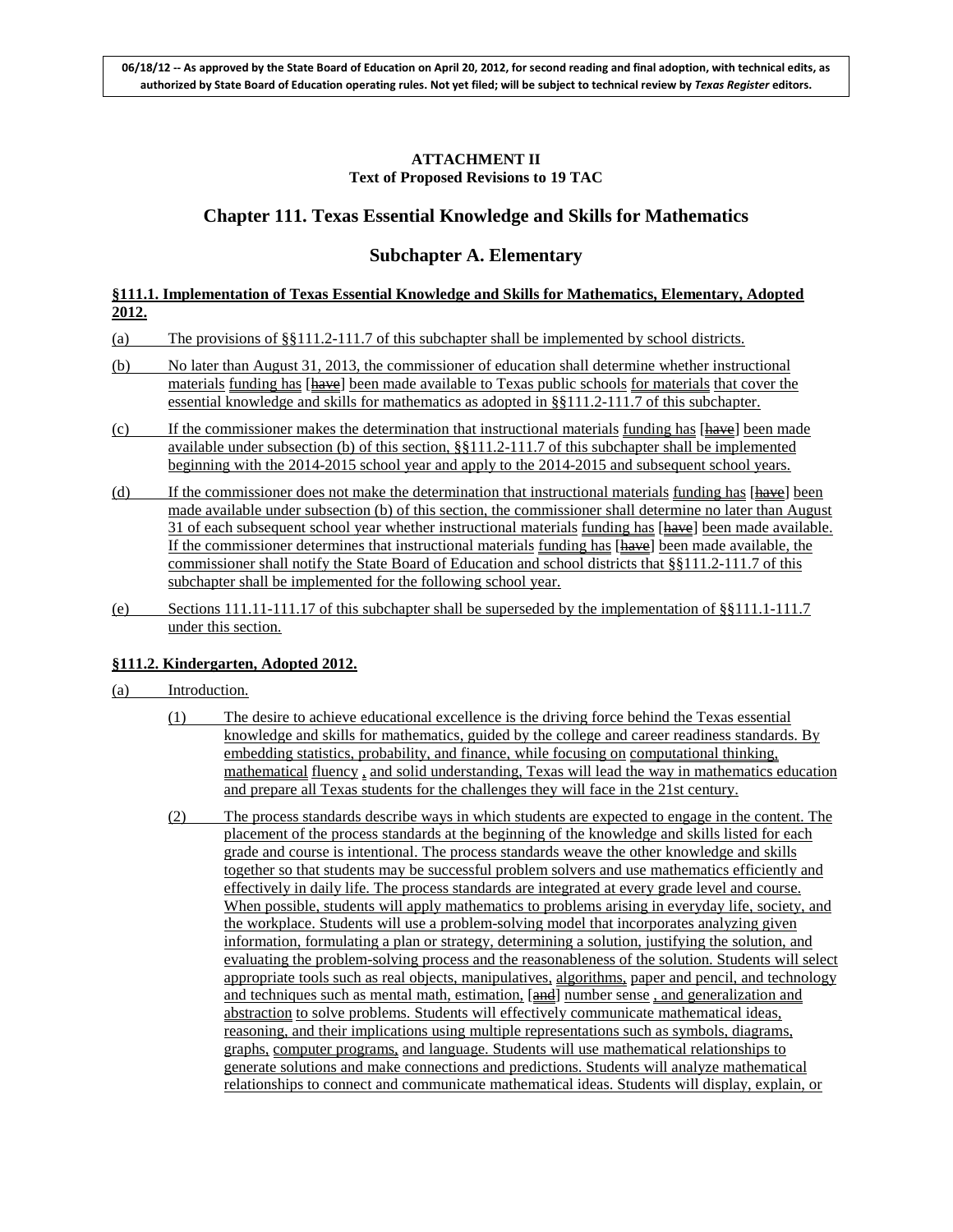justify mathematical ideas and arguments using precise mathematical language in written or oral communication.

- (3) For students to become fluent in mathematics, students must develop a robust sense of number. The National Research Council's report, "Adding It Up," defines procedural fluency as "skill in carrying out procedures flexibly, accurately, efficiently, and appropriately." As students develop procedural fluency, they must also realize that true problem solving may take time, effort, and perseverance. Students in Kindergarten are expected to perform their work without the use of calculators.
- (4) The primary focal areas in Kindergarten are understanding counting and cardinality, understanding addition as joining and subtraction as separating, and comparing objects by measurable [measureable] attributes.
	- (A) Students develop number and operations through several fundamental concepts. Students know number names and the counting sequence. Counting and cardinality lay a solid foundation for number. Students apply the principles of counting to make the connection between numbers and quantities.
	- (B) Students use meanings of numbers to create strategies for solving problems and responding to practical situations involving addition and subtraction.
	- (C) Students identify characteristics of objects that can be measured and directly compare objects according to these measurable [measureable] attributes.
- (5) Statements that contain the word "including" reference content that must be mastered, while those containing the phrase "such as" are intended as possible illustrative examples.
- (b) Knowledge and skills.
	- (1) Mathematical process standards. The student uses mathematical processes to acquire and demonstrate mathematical understanding. The student is expected to:
		- (A) apply mathematics to problems arising in everyday life, society, and the workplace;
		- (B) use a problem-solving model that incorporates analyzing given information, formulating a plan or strategy, determining a solution, justifying the solution, and evaluating the problem-solving process and the reasonableness of the solution;
		- (C) select tools, including real objects, manipulatives, paper and pencil, and technology as appropriate, and techniques, including mental math, estimation, and number sense as appropriate, to solve problems;
		- (D) communicate mathematical ideas, reasoning, and their implications using multiple representations, including symbols, diagrams, graphs, and language as appropriate;
		- (E) create and use representations to organize, record, and communicate mathematical ideas;
		- (F) analyze mathematical relationships to connect and communicate mathematical ideas; and
		- (G) display, explain, and justify mathematical ideas and arguments using precise mathematical language in written or oral communication.
	- (2) Number and operations. The student applies mathematical process standards to understand how to represent and compare whole numbers, the relative position and magnitude of whole numbers, and relationships within the numeration system. The student is expected to:
		- (A) count forward and backward to at least 20 with and without objects;
		- (B) read, write, and represent whole numbers from 0 to at least 20 with and without objects or pictures;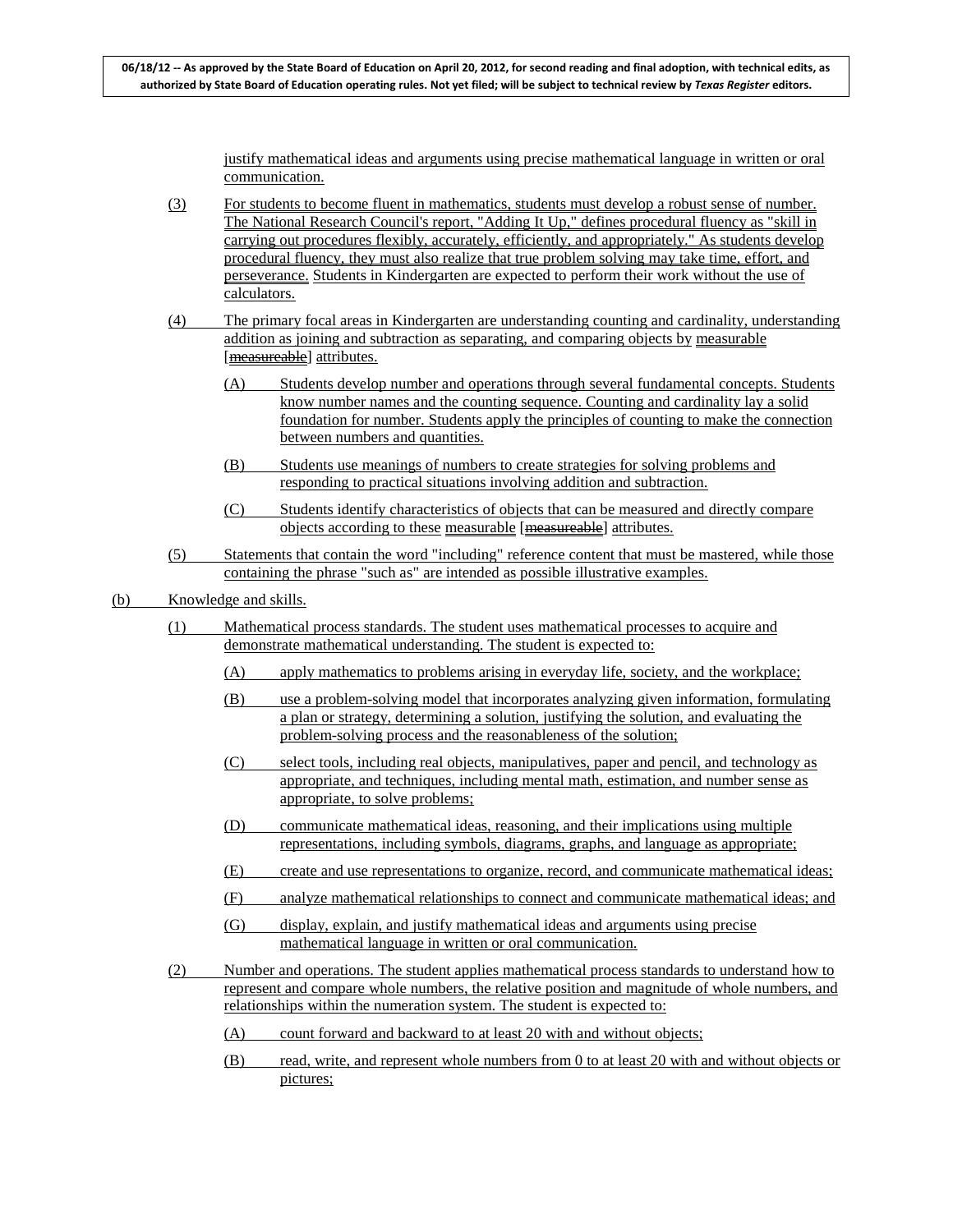- (C) count a set of objects up to at least 20 and demonstrate that the last number said tells the number of objects in the set regardless of their arrangement or order;
- (D) recognize instantly the quantity of a small group of objects in organized and random arrangements;
- (E) generate a set using concrete and pictorial models that represents a number that is more than, less than, and equal to a given number up to 20;
- (F) generate a number that is one more than or one less than another number up to at least 20;
- (G) compare sets of objects up to at least 20 in each set using comparative language;
- (H) use comparative language to describe two numbers up to 20 presented as written numerals; and
- (I) compose and decompose numbers up to 10 with objects and pictures.
- (3) Number and operations. The student applies mathematical process standards to develop an understanding of addition and subtraction situations in order to solve problems. The student is expected to:
	- (A) model the action of joining to represent addition and the action of separating to represent subtraction;
	- (B) solve word problems using objects and drawings to find sums up to 10 and differences within 10; and
	- (C) explain the strategies used to solve problems involving adding and subtracting within 10 using spoken words, concrete and pictorial models, and number sentences.
- (4) Number and operations. The student applies mathematical process standards to identify coins in order to recognize the need for monetary transactions. The student is expected to identify U.S. coins by name, including pennies, nickels, dimes, and quarters.
- (5) Algebraic reasoning. The student applies mathematical process standards to identify the pattern in the number word list. The student is expected to recite numbers up to at least 100 by ones and tens beginning with any given number.  $[\cdot]$

 $[(A)$  recite numbers up to at least 100 by ones and tens beginning with any given number; and

- [(B) represent addition and subtraction with objects, drawings, situations, verbal explanations, or number sentences.]
- (6) Geometry and measurement. The student applies mathematical process standards to analyze attributes of two-dimensional shapes and three-dimensional solids to develop generalizations about their properties. The student is expected to:
	- (A) identify two-dimensional shapes, including circles, triangles, rectangles, and squares as special rectangles;
	- (B) identify three-dimensional solids, including cylinders, cones, spheres, and cubes, in the real world;
	- (C) identify two-dimensional components of three-dimensional objects [such as the face of a tissue box is a rectangle] ;
	- (D) identify attributes of two-dimensional shapes using informal and formal geometric language interchangeably [such as number of corners or vertices and number of sides];
	- (E) classify and sort a variety of regular and irregular two- and three-dimensional figures regardless of orientation or size; and
	- (F) create two-dimensional shapes using a variety of materials and drawings.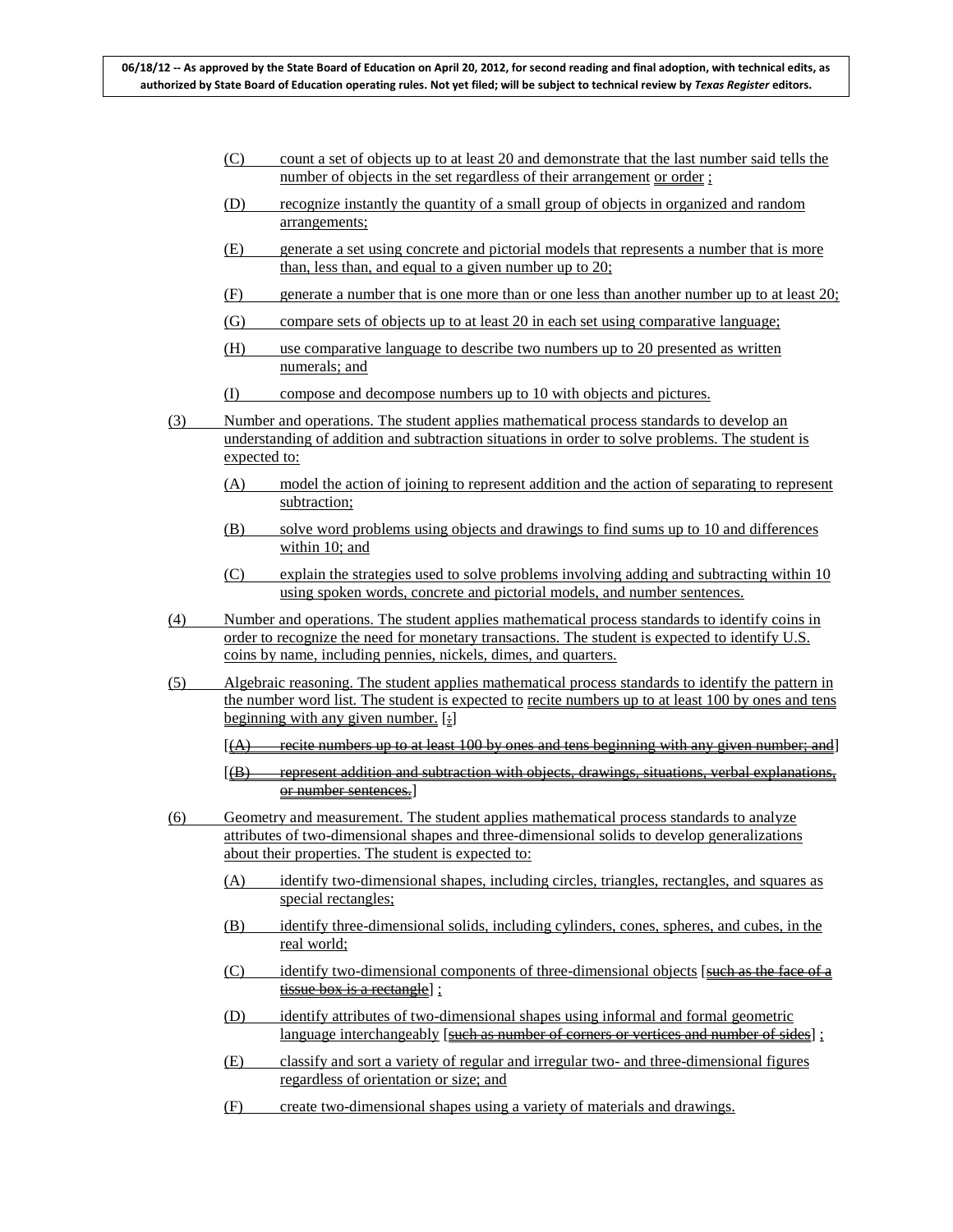- (7) Geometry and measurement. The student applies mathematical process standards to directly compare measurable [measureable] attributes. The student is expected to:
	- (A) give an example of a measurable attribute of a given object, including length, capacity, and weight; and
	- (B) compare two objects with a common measurable [measureable] attribute to see which object has more of/less of the attribute and describe the difference.
- (8) Data analysis. The student applies mathematical process standards to collect and organize data to make it useful for interpreting information. The student is expected to:
	- (A) collect, sort, and organize data into two or three categories;
	- (B) use data to create real-object and picture graphs; and
	- (C) draw conclusions from real-object and picture graphs.
- (9) Personal financial literacy. The student applies mathematical process standards to manage one's financial resources effectively for lifetime financial security. The student is expected to:
	- (A) identify ways to earn income;
	- (B) differentiate between money received as income and money received as gifts;
	- (C) list simple skills required for jobs  $[\frac{\text{such as bus driver}}{\text{diver, librarian, cashier, or cook}]$ ; and
	- (D) distinguish between wants and needs and identify income as a source to meet one's wants and needs.

### **§111.3. Grade 1, Adopted 2012.**

- (a) Introduction.
	- (1) The desire to achieve educational excellence is the driving force behind the Texas essential knowledge and skills for mathematics, guided by the college and career readiness standards. By embedding statistics, probability, and finance, while focusing on computational thinking, mathematical fluency , and solid understanding, Texas will lead the way in mathematics education and prepare all Texas students for the challenges they will face in the 21st century.
	- (2) The process standards describe ways in which students are expected to engage in the content. The placement of the process standards at the beginning of the knowledge and skills listed for each grade and course is intentional. The process standards weave the other knowledge and skills together so that students may be successful problem solvers and use mathematics efficiently and effectively in daily life. The process standards are integrated at every grade level and course. When possible, students will apply mathematics to problems arising in everyday life, society, and the workplace. Students will use a problem-solving model that incorporates analyzing given information, formulating a plan or strategy, determining a solution, justifying the solution, and evaluating the problem-solving process and the reasonableness of the solution. Students will select appropriate tools such as real objects, manipulatives, algorithms, paper and pencil, and technology and techniques such as mental math, estimation,  $[\frac{and}{}]$  number sense, and generalization and abstraction to solve problems. Students will effectively communicate mathematical ideas, reasoning, and their implications using multiple representations such as symbols, diagrams, graphs, computer programs, and language. Students will use mathematical relationships to generate solutions and make connections and predictions. Students will analyze mathematical relationships to connect and communicate mathematical ideas. Students will display, explain, or justify mathematical ideas and arguments using precise mathematical language in written or oral communication.
	- (3) For students to become fluent in mathematics, students must develop a robust sense of number. The National Research Council's report, "Adding It Up," defines procedural fluency as "skill in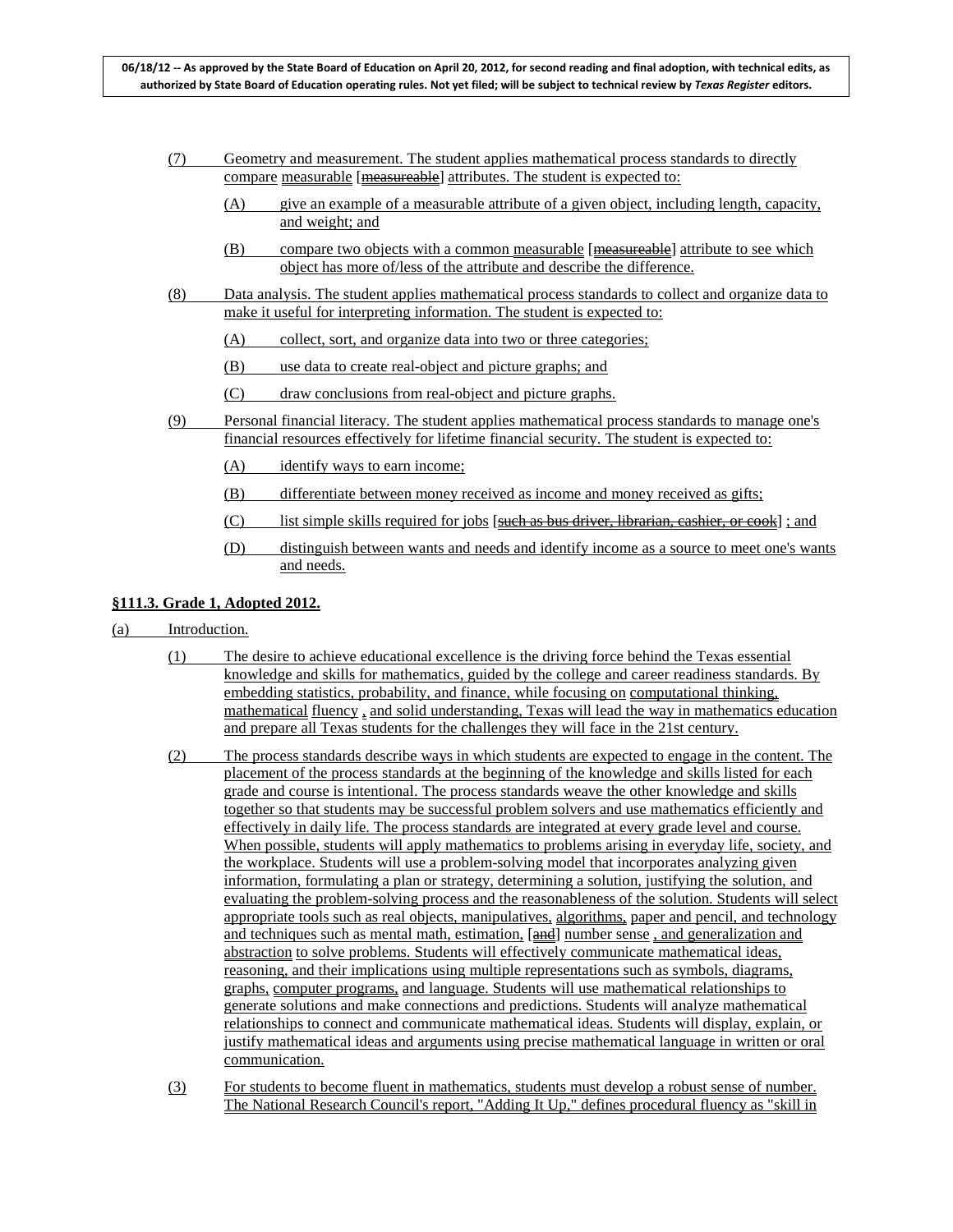carrying out procedures flexibly, accurately, efficiently, and appropriately." As students develop procedural fluency, they must also realize that true problem solving may take time, effort, and perseverance. Students in Grade 1 are expected to perform their work without the use of calculators.

- (4) The primary focal areas in Grade 1 are understanding and applying place value, solving problems involving addition and subtraction, and composing and decomposing two-dimensional shapes and three-dimensional solids.
	- (A) Students use relationships within the numeration system to understand the sequential order of the counting numbers and their relative magnitude.
	- (B) Students extend their use of addition and subtraction beyond the actions of joining and separating to include comparing and combining. Students use properties of operations and the relationship between addition and subtraction to solve problems. By comparing a variety of solution strategies, students use efficient, accurate, and generalizable methods to perform operations.
	- (C) Students use basic shapes and spatial reasoning to model objects in their environment and construct more complex shapes. Students are able to identify, name, and describe basic two-dimensional shapes and three-dimensional solids.
- (5) Statements that contain the word "including" reference content that must be mastered, while those containing the phrase "such as" are intended as possible illustrative examples.

### (b) Knowledge and skills.

- (1) Mathematical process standards. The student uses mathematical processes to acquire and demonstrate mathematical understanding. The student is expected to:
	- (A) apply mathematics to problems arising in everyday life, society, and the workplace;
	- (B) use a problem-solving model that incorporates analyzing given information, formulating a plan or strategy, determining a solution, justifying the solution, and evaluating the problem-solving process and the reasonableness of the solution;
	- (C) select tools, including real objects, manipulatives, paper and pencil, and technology as appropriate, and techniques, including mental math, estimation, and number sense as appropriate, to solve problems;
	- (D) communicate mathematical ideas, reasoning, and their implications using multiple representations, including symbols, diagrams, graphs, and language as appropriate;
	- (E) create and use representations to organize, record, and communicate mathematical ideas;
	- (F) analyze mathematical relationships to connect and communicate mathematical ideas; and
	- (G) display, explain, and justify mathematical ideas and arguments using precise mathematical language in written or oral communication.
- (2) Number and operations. The student applies mathematical process standards to represent and compare whole numbers, the relative position and magnitude of whole numbers, and relationships within the numeration system related to place value. The student is expected to:
	- (A) recognize instantly the quantity of structured arrangements [such as seen on a die or a ten  $frac{frame}{$  $;$
	- (B) use concrete and pictorial models to compose and decompose numbers up to 120 in more than one way as so many hundreds, so many tens, and so many ones;
	- (C) use objects, pictures, and expanded and standard forms to represent numbers up to 120;
	- (D) generate a number that is greater than or less than a given whole number up to 120;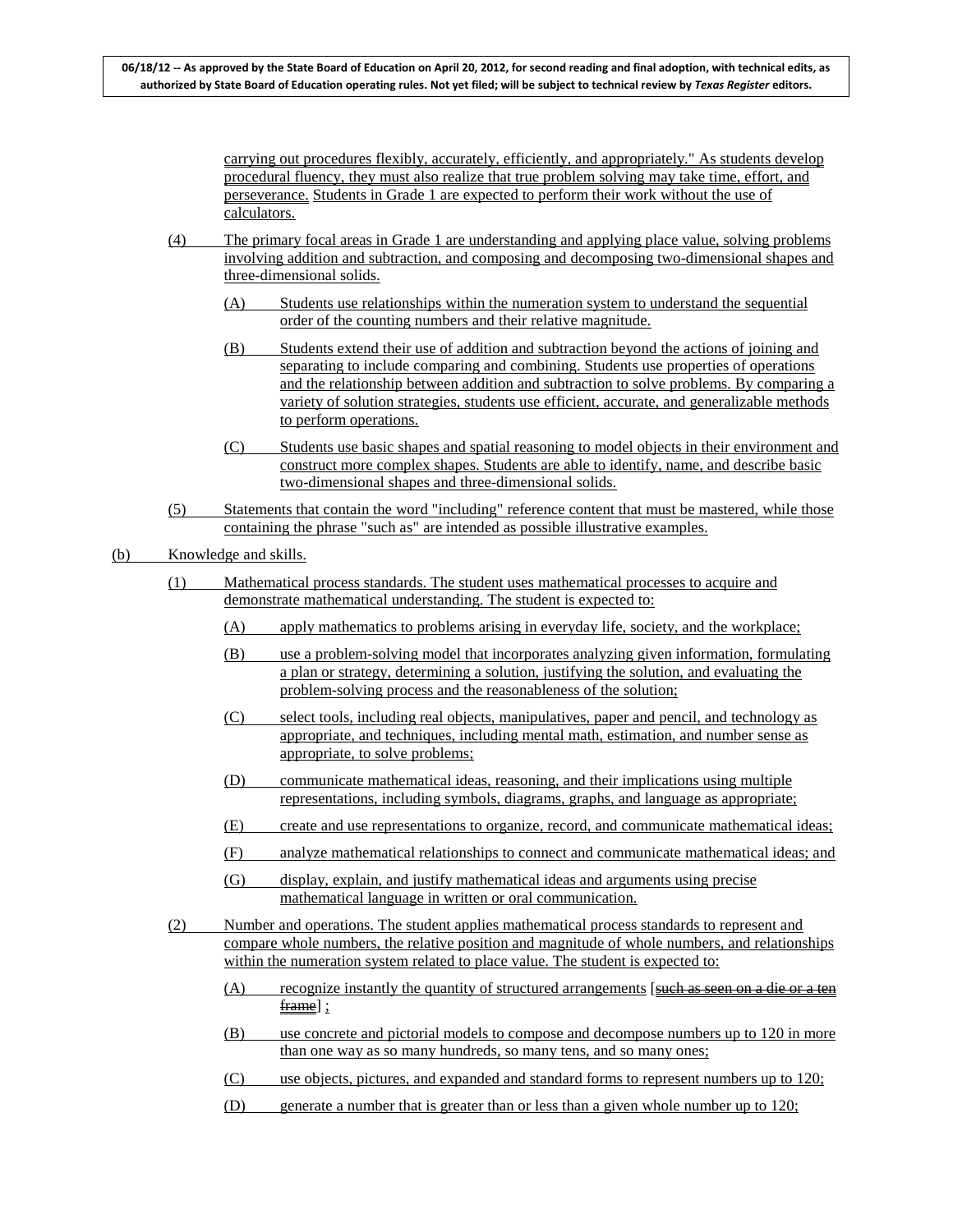- (E) use place value to compare whole numbers up to 120 using comparative language;
- (F) order whole numbers up to 120 using place value and open number lines; and
- (G) represent the comparison of two numbers to 100 using the symbols  $\geq$ ,  $\lt$ , or  $=$ .
- (3) Number and operations. The student applies mathematical process standards to develop and use strategies for whole number addition and subtraction computations in order to solve problems. The student is expected to:
	- (A) use concrete and pictorial models to determine the sum of a multiple of 10 and a one-digit number in problems up to 99;
	- (B) use objects and pictorial models to solve word problems involving joining, separating, and comparing sets within 20 and unknowns as any one of the terms in the problem such as  $2 + 4 = 1$ ;  $3 + 1 = 7$ ; and  $5 = 1 - 3$ ;
	- (C) compose 10 with two or more addends with and without concrete objects;
	- (D) apply basic fact strategies to add and subtract within 20, including making 10 and decomposing a number leading to a 10;
	- (E) explain strategies used to solve addition and subtraction problems up to 20 using spoken words, objects, pictorial models, and number sentences; and
	- (F) generate and solve problem situations when given a number sentence involving addition or [and] subtraction of numbers within 20.
- (4) Number and operations. The student applies mathematical process standards to identify coins, their values, and the relationships among them in order to recognize the need for monetary transactions. The student is expected to:
	- (A) identify U.S. coins, including pennies, nickels, dimes, and quarters, by value and describe the relationships among them;
	- (B) write a number with the cent symbol to describe the value of a coin; and
	- $(C)$  use relationships to count by twos, fives, and tens to determine the value of <u>a collection</u> of pennies, nickels, and/or [and] dimes.
- (5) Algebraic reasoning. The student applies mathematical process standards to identify and apply number patterns within properties of numbers and operations in order to describe relationships. The student is expected to:
	- (A) recite numbers forward and backward from any given number between 1 and 120;
	- $[$ (B) skip count by twos, fives, and tens to  $100;$ ]
	- $(B)$   $[  
	(C)]$ skip count by twos, fives, and tens to determine the total number of objects up to 120 in a set;
	- $(C)$   $(\oplus)$ use relationships to determine the number that is 10 more and 10 less than a given number up to 120;
	- $(D)$  [ $E$ ] represent word problems involving addition and subtraction of whole numbers up to 20 using concrete and pictorial models and number sentences;
	- $(E)$  [ $(E)$ ] understand that the equal sign represents a relationship where expressions [statements] on each side of the equal sign represent the same value(s) [are true] ;
	- $(E)$  [ $\Theta$ ] determine the unknown whole number in an addition or subtraction equation when the unknown may be any one of the three or four terms in the equation; and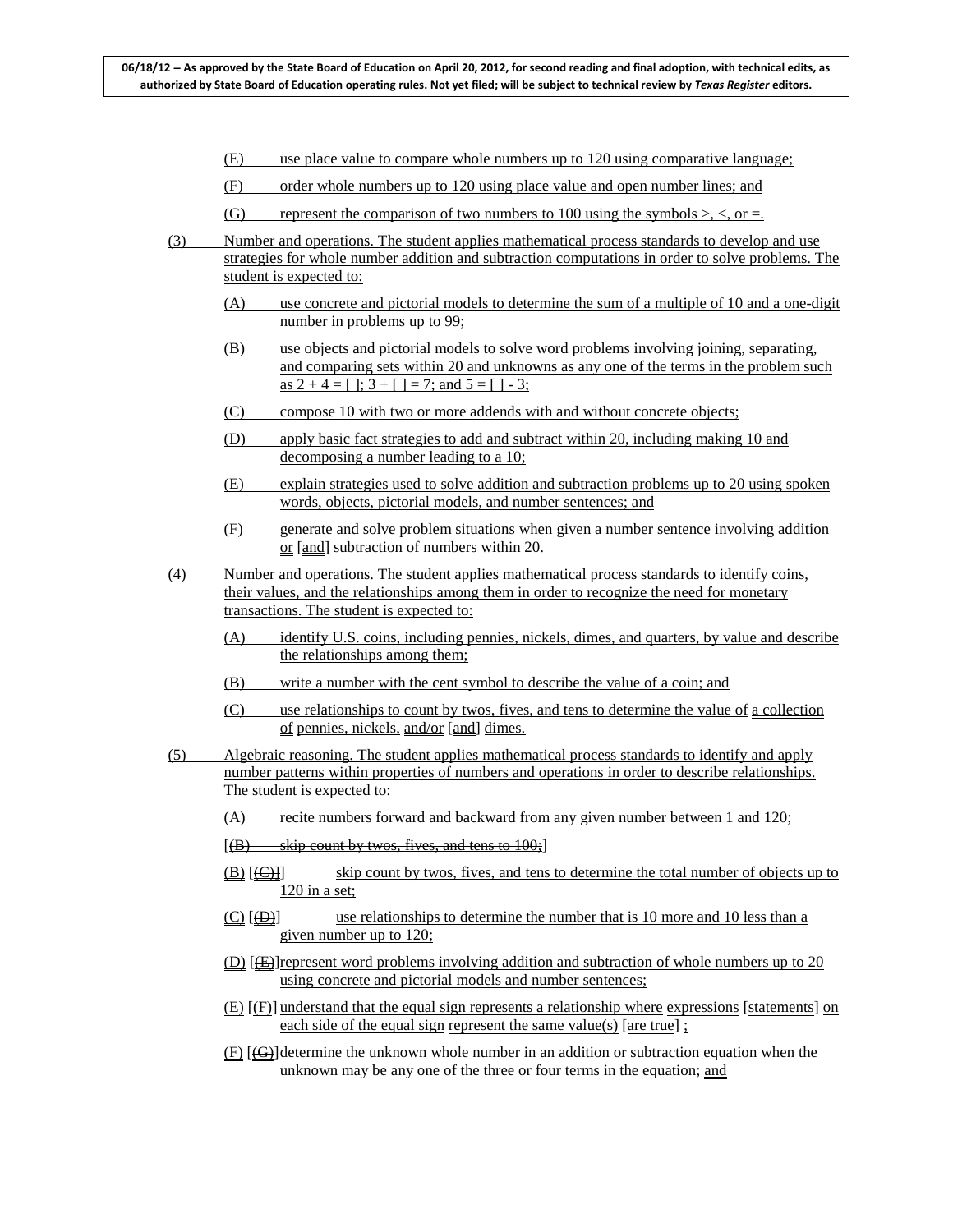- $\left[\frac{H}{H}\right]$  identify relationships between addition facts and related subtraction sentences such as 3 +  $2 = 5$  and  $5 - 2 = 3$ ; and
- $(G)$   $[\oplus]$  apply properties of operations  $[\oplus]$  strategies to add and subtract two or three numbers [such as if  $2 + 3 = 5$  is known, then  $3 + 2 = 5$ ].
- (6) Geometry and measurement. The student applies mathematical process standards to analyze attributes of two-dimensional shapes and three-dimensional solids to develop generalizations about their properties. The student is expected to:
	- (A) classify and sort regular and irregular two-dimensional shapes based on attributes using informal geometric language;
	- (B) distinguish between attributes that define a two-dimensional or three-dimensional figure [such as a closed figure with three sides is a triangle or a solid with exactly six rectangular faces is a rectangular prism and attributes that do not define the shape [such as orientation or color] ;
	- (C) create two-dimensional figures, including circles, triangles, rectangles, and squares, as special rectangles, rhombuses, and hexagons;
	- (D) identify two-dimensional shapes, including circles, triangles, rectangles, and squares, as special rectangles, rhombuses, and hexagons and describe their attributes using formal geometric language [such as vertex and side] ;
	- (E) identify three-dimensional solids, including spheres, cones, cylinders, rectangular prisms (including cubes), and triangular prisms, and describe their attributes using formal geometric language [such as vertex, edge, and face] ;
	- (F) compose two-dimensional shapes by joining two, three, or four figures to produce a target shape in more than one way if possible;
	- (G) partition two-dimensional figures [such as circles and rectangles] into two and four fair shares or equal parts and describe the parts using words  $\frac{\text{such as "halves," "half of,"}}{\text{small.}}$ "fourths," or "quarters"] ; and
	- (H) identify examples and non-examples of halves and fourths.
- (7) Geometry and measurement. The student applies mathematical process standards to select and use units to describe length and time. The student is expected to:
	- $(A)$  use measuring tools [such as adding machine tape, ribbon, or string] to measure the length of objects to reinforce the continuous nature of linear measurement;
	- (B) illustrate [demonstrate] that the length of an object is the number of same-size units of length that, when laid end-to-end with no gaps or overlaps, reach from one end of the object to the other;
	- (C) measure the same object/distance with units of two different lengths and describe how and why the measurements differ;
	- (D) describe a length to the nearest whole unit using a number and a unit  $\frac{\text{such as five craft}}{\text{such as five craft}}$ sticks]; and
	- (E) tell time to the hour and half hour using analog and digital clocks.
- (8) Data analysis. The student applies mathematical process standards to organize data to make it useful for interpreting information and solving problems. The student is expected to:
	- (A) collect, sort, and organize data in up to three categories using models/representations such as tally marks or T-charts;
	- (B) use data to create picture and bar-type graphs; and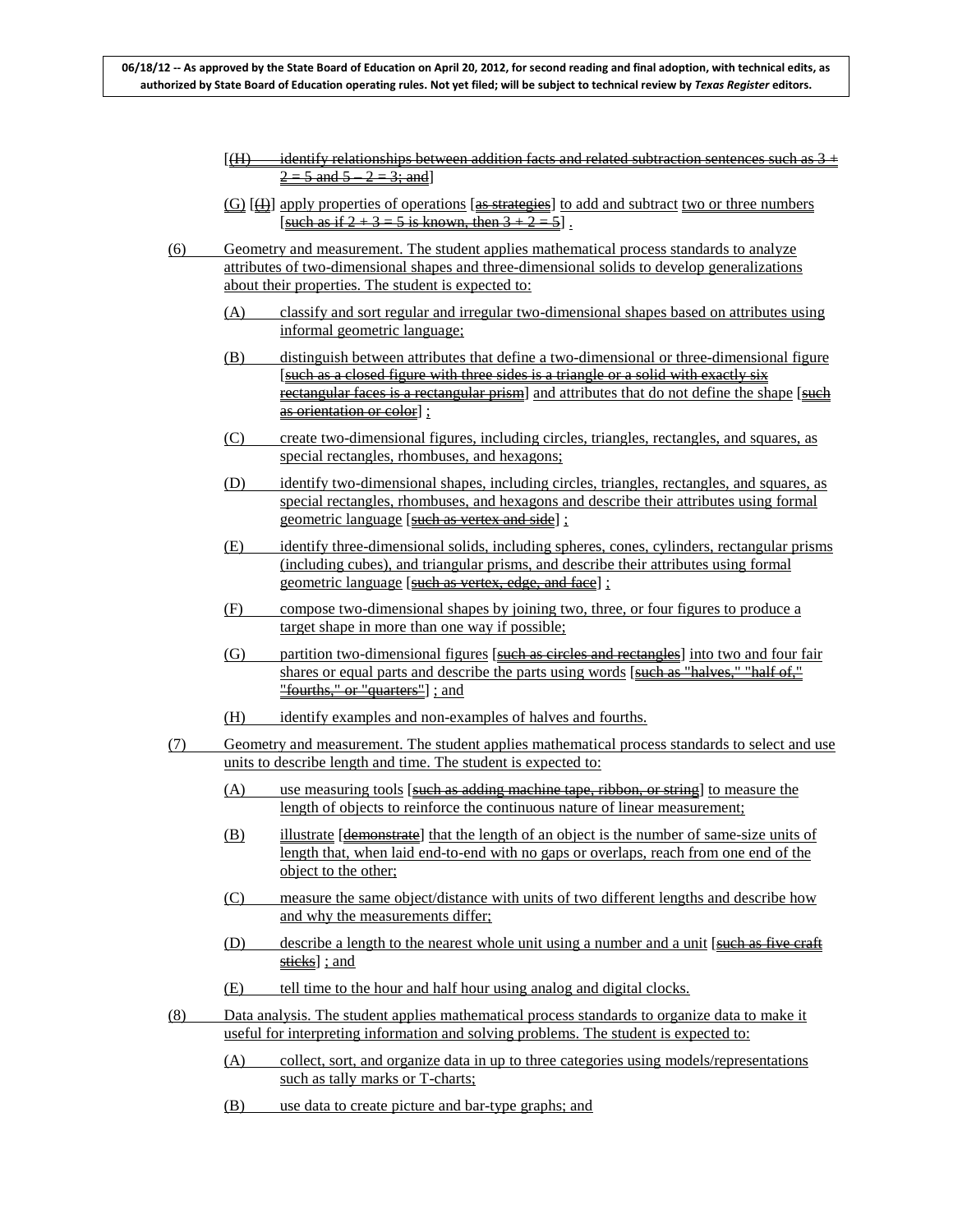- (C) draw conclusions and generate and answer questions using information from picture and bar-type graphs.
- (9) Personal financial literacy. The student applies mathematical process standards to manage one's financial resources effectively for lifetime financial security. The student is expected to:
	- (A) define money earned as income;
	- $[(B) \quad explain how human capital is related to work;]$
	- $(B)$  [ $\bigoplus$ ] identify income as a means of obtaining goods and services, oftentimes making choices between wants and needs;
	- $(C)$   $[AD]$ distinguish between spending and saving; and

(D) [<del>(E)</del>] consider charitable giving.

### **§111.4. Grade 2, Adopted 2012.**

- (a) Introduction.
	- (1) The desire to achieve educational excellence is the driving force behind the Texas essential knowledge and skills for mathematics, guided by the college and career readiness standards. By embedding statistics, probability, and finance, while focusing on computational thinking, mathematical fluency , and solid understanding, Texas will lead the way in mathematics education and prepare all Texas students for the challenges they will face in the 21st century.
	- (2) The process standards describe ways in which students are expected to engage in the content. The placement of the process standards at the beginning of the knowledge and skills listed for each grade and course is intentional. The process standards weave the other knowledge and skills together so that students may be successful problem solvers and use mathematics efficiently and effectively in daily life. The process standards are integrated at every grade level and course. When possible, students will apply mathematics to problems arising in everyday life, society, and the workplace. Students will use a problem-solving model that incorporates analyzing given information, formulating a plan or strategy, determining a solution, justifying the solution, and evaluating the problem-solving process and the reasonableness of the solution. Students will select appropriate tools such as real objects, manipulatives, algorithms, paper and pencil, and technology and techniques such as mental math, estimation, [and] number sense, and generalization and abstraction to solve problems. Students will effectively communicate mathematical ideas, reasoning, and their implications using multiple representations such as symbols, diagrams, graphs, computer programs, and language. Students will use mathematical relationships to generate solutions and make connections and predictions. Students will analyze mathematical relationships to connect and communicate mathematical ideas. Students will display, explain, or justify mathematical ideas and arguments using precise mathematical language in written or oral communication.
	- (3) For students to become fluent in mathematics, students must develop a robust sense of number. The National Research Council's report, "Adding It Up," defines procedural fluency as "skill in carrying out procedures flexibly, accurately, efficiently, and appropriately." As students develop procedural fluency, they must also realize that true problem solving may take time, effort, and perseverance. Students in Grade 2 are expected to perform their work without the use of calculators.
	- (4) The primary focal areas in Grade 2 are making comparisons within the base-10 place value system, solving problems with addition and subtraction within  $1,000$  [ $100$ ], and building foundations for multiplication.
		- (A) Students develop an understanding of the base-10 place value system and place value concepts. The students' understanding of base-10 place value includes ideas of counting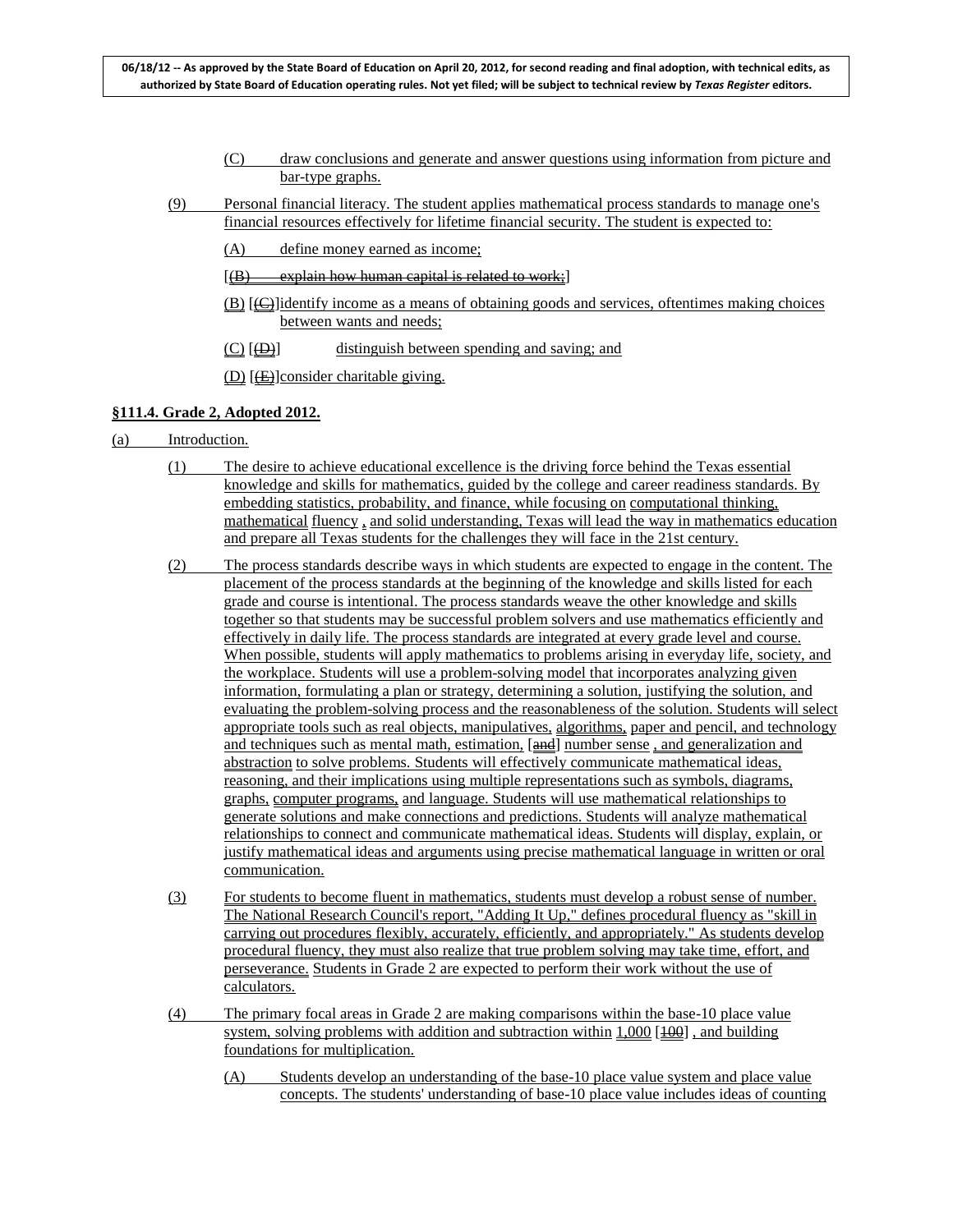in units and multiples of thousands, hundreds, tens, and ones and a grasp of number relationships, which students demonstrate in a variety of ways.

- (B) Students identify situations in which addition and subtraction are useful to solve problems. Students develop a variety of strategies to use efficient, accurate, and generalizable methods to add and subtract multi-digit whole numbers.
- (C) Students use the relationship between skip counting and equal groups of objects to represent the addition or subtraction of equivalent sets, which builds a strong foundation for multiplication and division.
- (5) Statements that contain the word "including" reference content that must be mastered, while those containing the phrase "such as" are intended as possible illustrative examples.
- (b) Knowledge and skills.
	- (1) Mathematical process standards. The student uses mathematical processes to acquire and demonstrate mathematical understanding. The student is expected to:
		- (A) apply mathematics to problems arising in everyday life, society, and the workplace;
		- (B) use a problem-solving model that incorporates analyzing given information, formulating a plan or strategy, determining a solution, justifying the solution, and evaluating the problem-solving process and the reasonableness of the solution;
		- (C) select tools, including real objects, manipulatives, paper and pencil, and technology as appropriate, and techniques, including mental math, estimation, and number sense as appropriate, to solve problems;
		- (D) communicate mathematical ideas, reasoning, and their implications using multiple representations, including symbols, diagrams, graphs, and language as appropriate;
		- (E) create and use representations to organize, record, and communicate mathematical ideas;
		- (F) analyze mathematical relationships to connect and communicate mathematical ideas; and
		- (G) display, explain, and justify mathematical ideas and arguments using precise mathematical language in written or oral communication.
	- (2) Number and operations. The student applies mathematical process standards to understand how to represent and compare whole numbers, the relative position and magnitude of whole numbers, and relationships within the numeration system related to place value. The student is expected to:
		- (A) use concrete and pictorial models to compose and decompose numbers up to 1,200 in more than one way as a sum of so many thousands, hundreds, tens, and ones;
		- (B) use standard, word, and expanded forms to represent numbers up to 1,200;
		- (C) generate a number that is greater than or less than a given whole number up to 1,200;
		- (D) use place value to compare and order whole numbers up to 1,200 using comparative language, numbers, and symbols  $(>, <, or =);$
		- (E) locate the position of a given whole number on an open number line; and
		- (F) name the whole number that corresponds to a specific point on a number line  $\frac{1}{2}$  [ $\frac{1}{2}$  and]
		- $[(G) \qquad$  order whole numbers up to 1,200 using place value and open number lines.]
	- (3) Number and operations. The student applies mathematical process standards to recognize and represent fractional units and communicates how they are used to name parts of a whole. The student is expected to: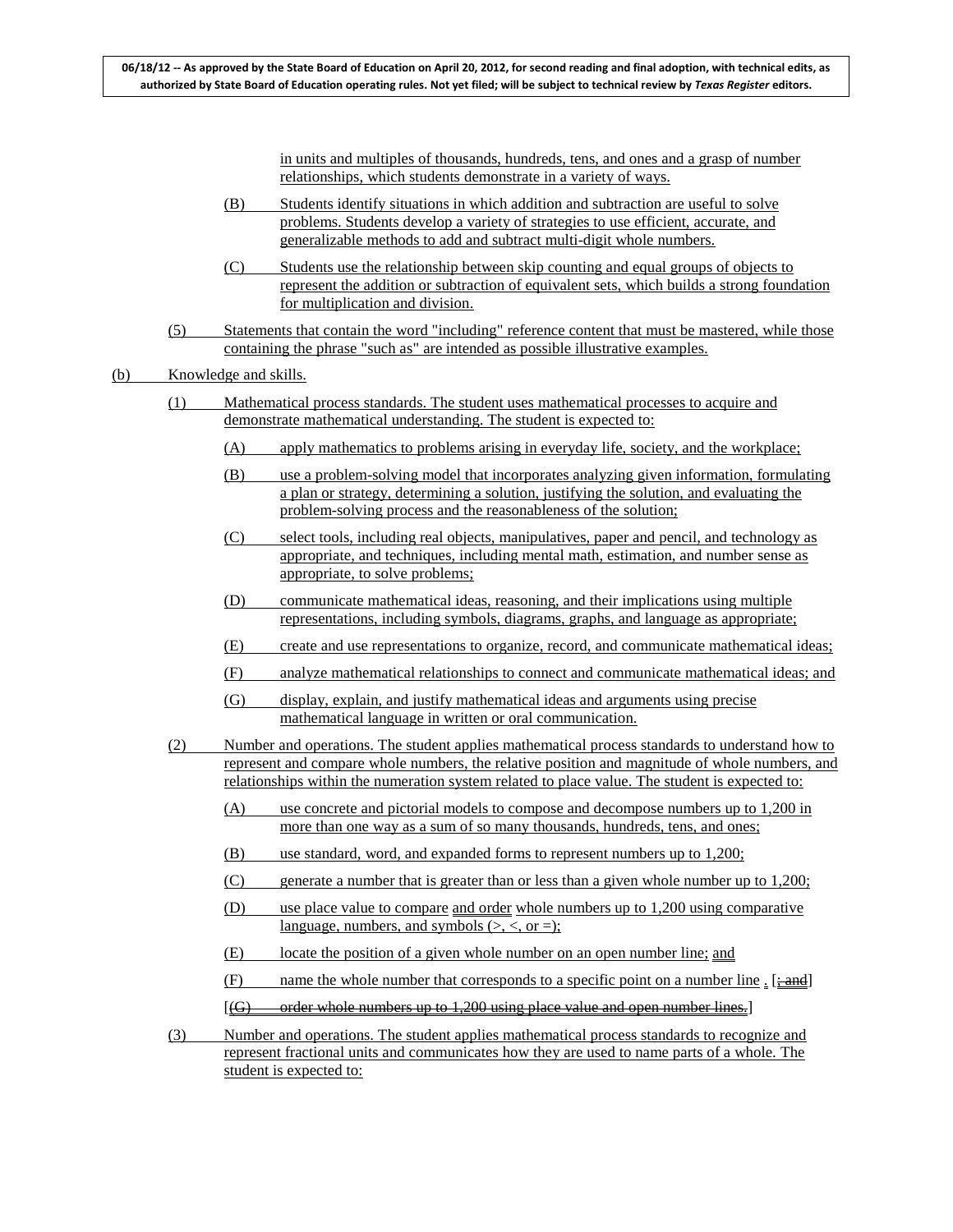- $(A)$  partition objects [such as strips, lines, regular polygons, and circles] into equal parts and name the parts, including halves, fourths, and eighths, using words [such as "one-half" or "three-fourths"] ;
- (B) explain that the more fractional parts used to make a whole, the smaller the part; and the fewer the fractional parts, the larger the part;
- (C) use concrete models to count fractional parts beyond one whole using words [such as "one-fourth," "two-fourths," "three-fourths," "four-fourths," "five-fourths," or "one and one-fourth,"] and recognize how many parts it takes to equal one whole [such as fourfourths equals one whole] ; and
- (D) identify examples and non-examples of halves, fourths, and eighths.
- (4) Number and operations. The student applies mathematical process standards to develop and use strategies and methods for whole number computations in order to solve addition and subtraction problems with efficiency and accuracy. The student is expected to:
	- (A) recall basic facts to add and subtract within 20 with automaticity;
	- (B) [use mental strategies, flexible methods, and algorithms based on knowledge of place value and equality to] add up to four two-digit numbers and subtract two-digit numbers using mental strategies and algorithms based on knowledge of place value and properties of operations ;
	- (C) solve one-step and multi-step word problems involving addition and subtraction within 1,000 [of two-digit numbers] using a variety of strategies based on place value, including algorithms; and
	- (D) generate and solve problem situations for a given mathematical number sentence involving addition and subtraction of whole numbers within  $1,000$  [ $\overline{100}$ ].
- (5) Number and operations. The student applies mathematical process standards to determine the value of coins in order to solve monetary transactions. The student is expected to:
	- (A) determine the value of a collection of coins up to one dollar; and
	- (B) use the cent symbol, dollar sign, and the decimal point to name the value of a collection of coins.
- (6) Number and operations. The student applies mathematical process standards to connect repeated addition and subtraction to multiplication and division situations that involve equal groupings and shares. The student is expected to:
	- (A) model, create, and describe contextual multiplication situations in which equivalent sets of concrete objects are joined; and
	- (B) model, create, and describe contextual division situations in which a set of concrete objects is separated into equivalent sets.
- (7) Algebraic reasoning. The student applies mathematical process standards to identify and apply number patterns within properties of numbers and operations in order to describe relationships. The student is expected to:
	- $(A)$  [use relationships and objects to] determine whether a number up to 40 is even or odd using pairings of objects to represent the number ;
	- (B) use an understanding of place value [relationships] to determine the number that is 10 or 100 more or less than a given number up to 1,200; and
	- (C) represent and solve addition and subtraction word problems where unknowns may be any one of the terms in the problem.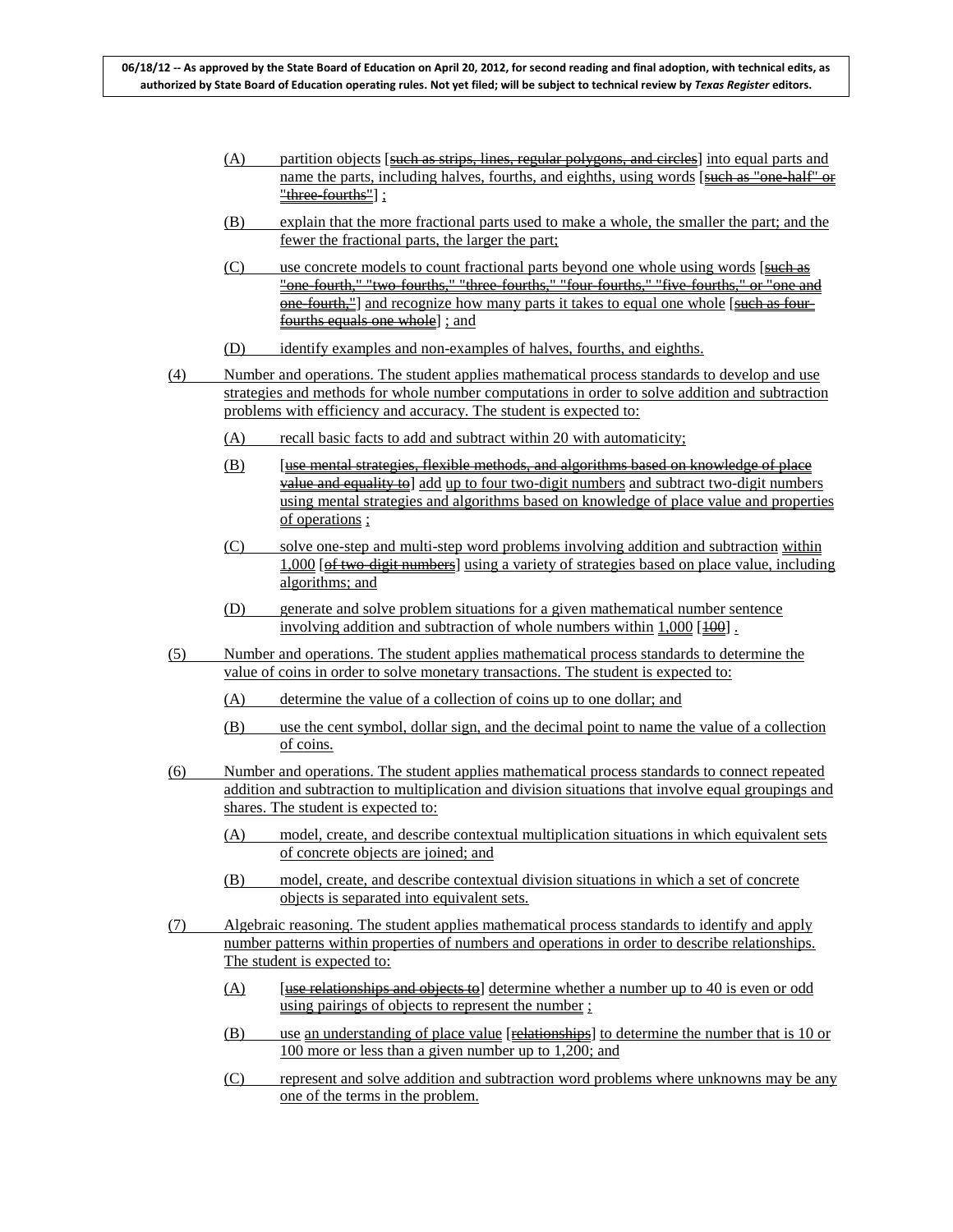- (8) Geometry and measurement. The student applies mathematical process standards to analyze attributes of two-dimensional shapes and three-dimensional solids [two- and three-dimensional geometric figures] to develop generalizations about their properties. The student is expected to:
	- (A) create two-dimensional shapes based on given attributes, including number of sides and vertices;
	- $[(B)$  identify attributes of a quadrilateral, a pentagon, and an octagon;]
	- (B) [(C)]classify and sort three-dimensional solids, including spheres, cones, cylinders, [spheres,  $t$  triangular and rectangular prisms (including  $[-\text{and}]$  cubes as special rectangular prisms), and triangular prisms, based on attributes using formal geometric language [such as vertex, edge, and face] ;
	- $(C)$   $(\oplus)$ classify and sort polygons with 12 or fewer sides according to attributes, including identifying the number of sides and number of vertices;
	- $(D)$  [ $E$ ] compose two-dimensional shapes and three-dimensional solids with given properties or attributes [such as build a rectangle out of unit squares or build a rectangular prism out of <u>unit cubes]</u> ; and
	- $(E)$  [ $E$ ] decompose two-dimensional shapes such as cutting out a square from a rectangle, dividing a shape in half, or partitioning a rectangle into identical triangles and identify the resulting geometric parts.
- (9) Geometry and measurement. The student applies mathematical process standards to select and use units to describe length, area, and time. The student is expected to:
	- $(A)$  find the length of objects using concrete models for standard units of length  $\left[ \frac{\text{such as the}}{\text{left}} \right]$ edges of inch tiles or centimeter cubes] ;
	- (B) describe the inverse relationship between the size of the unit and the number of units needed to equal the length of an object [such as the longer the unit, the fewer needed and the shorter the unit, the more needed] ;
	- (C) represent whole numbers as distances from any given location on a number line;
	- (D) determine the length of an object to the nearest marked [half] unit using rulers, yardsticks, meter sticks, or measuring tapes;
	- (E) determine a solution to a problem involving length, including estimating lengths;
	- (F) use concrete models of square units to find the area of a rectangle by covering it with no gaps or overlaps, counting to find the total number of square units, and describing the measurement using a number and the unit [such as 24 square units]; and
	- (G) read and write time to the nearest [<del>five and</del>] one-minute increment [increments] using analog and digital clocks and distinguish between a.m. and p.m.
- (10) Data analysis. The student applies mathematical process standards to organize data to make it useful for interpreting information and solving problems. The student is expected to:
	- (A) explain that the length of a bar in a bar graph or the number of pictures in a pictograph represents the number of data points for a given category;
	- (B) organize a collection of data with up to four categories using pictographs and bar graphs with intervals of one or more;
	- (C) write and solve one-step word problems involving addition or subtraction using data represented within pictographs and bar graphs with intervals of one; and
	- (D) draw conclusions and make predictions from information in a graph.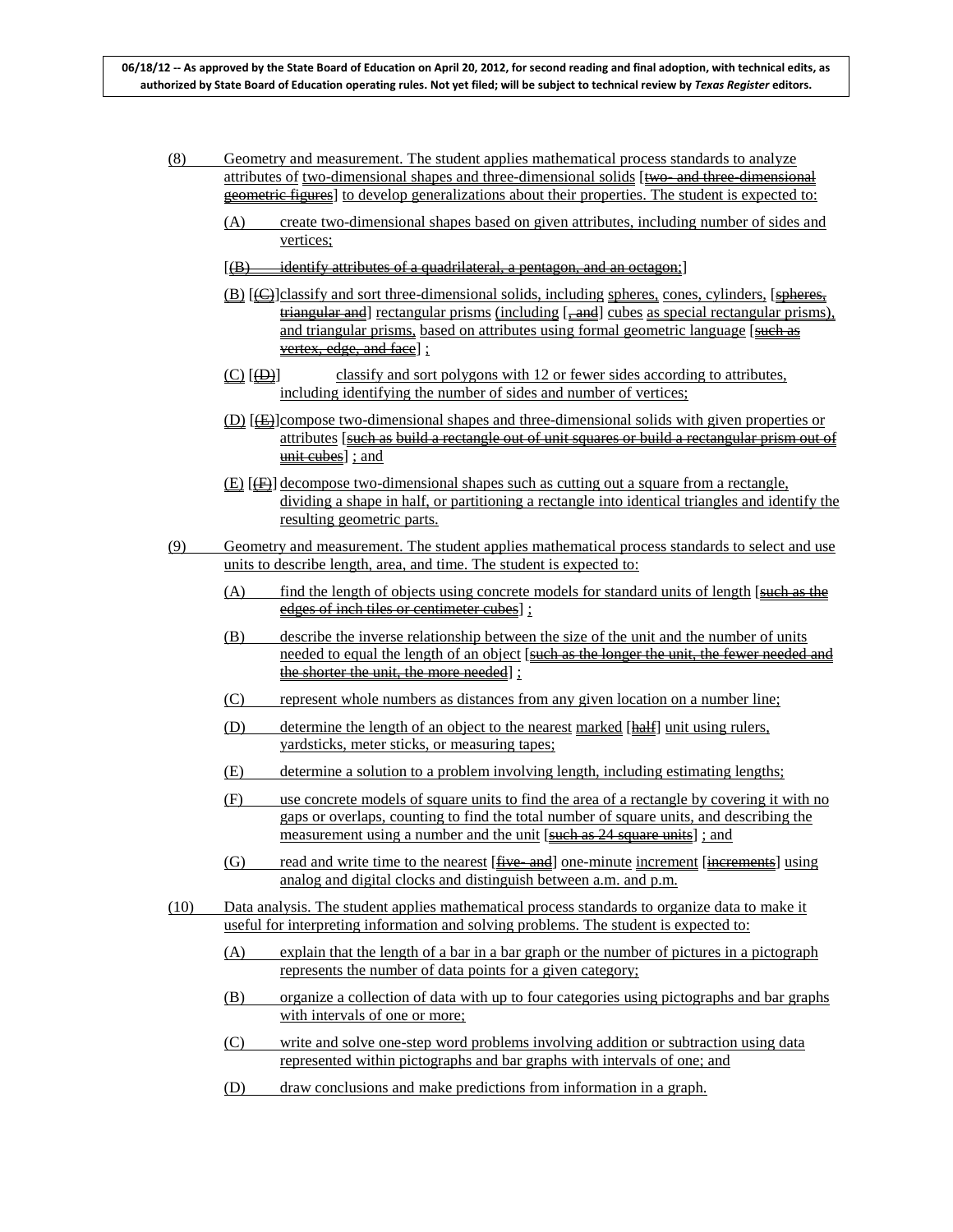- (11) Personal financial literacy. The student applies mathematical process standards to manage one's financial resources effectively for lifetime financial security. The student is expected to:
	- (A) calculate how money saved can accumulate into a larger amount over time;
	- (B) explain that saving is an alternative to spending;
	- (C) distinguish between a deposit and a withdrawal;
	- (D) identify examples of borrowing and distinguish between responsible and irresponsible borrowing;
	- (E) identify examples of lending and use concepts of benefits and costs to evaluate lending decisions; and
	- (F) differentiate between producers and consumers and calculate the cost to produce a simple item [such as a shirt, a pitcher of lemonade, or a class art project].

### **§111.5. Grade 3, Adopted 2012.**

- (a) Introduction.
	- (1) The desire to achieve educational excellence is the driving force behind the Texas essential knowledge and skills for mathematics, guided by the college and career readiness standards. By embedding statistics, probability, and finance, while focusing on computational thinking, mathematical fluency , and solid understanding, Texas will lead the way in mathematics education and prepare all Texas students for the challenges they will face in the 21st century.
	- (2) The process standards describe ways in which students are expected to engage in the content. The placement of the process standards at the beginning of the knowledge and skills listed for each grade and course is intentional. The process standards weave the other knowledge and skills together so that students may be successful problem solvers and use mathematics efficiently and effectively in daily life. The process standards are integrated at every grade level and course. When possible, students will apply mathematics to problems arising in everyday life, society, and the workplace. Students will use a problem-solving model that incorporates analyzing given information, formulating a plan or strategy, determining a solution, justifying the solution, and evaluating the problem-solving process and the reasonableness of the solution. Students will select appropriate tools such as real objects, manipulatives, algorithms, paper and pencil, and technology and techniques such as mental math, estimation, [and] number sense, and generalization and abstraction to solve problems. Students will effectively communicate mathematical ideas, reasoning, and their implications using multiple representations such as symbols, diagrams, graphs, computer programs, and language. Students will use mathematical relationships to generate solutions and make connections and predictions. Students will analyze mathematical relationships to connect and communicate mathematical ideas. Students will display, explain, or justify mathematical ideas and arguments using precise mathematical language in written or oral communication.
	- (3) For students to become fluent in mathematics, students must develop a robust sense of number. The National Research Council's report, "Adding It Up," defines procedural fluency as "skill in carrying out procedures flexibly, accurately, efficiently, and appropriately." As students develop procedural fluency, they must also realize that true problem solving may take time, effort, and perseverance. Students in Grade 3 are expected to perform their work without the use of calculators.
	- (4) The primary focal areas in Grade 3 are place value, operations of whole numbers, and understanding fractional units. These focal areas are supported throughout the mathematical strands of number and operations, algebraic reasoning, geometry and measurement, and data analysis. In Grades 3-5, the number set is limited to positive rational numbers. In number and operations, students will focus on applying place value, comparing and ordering whole numbers,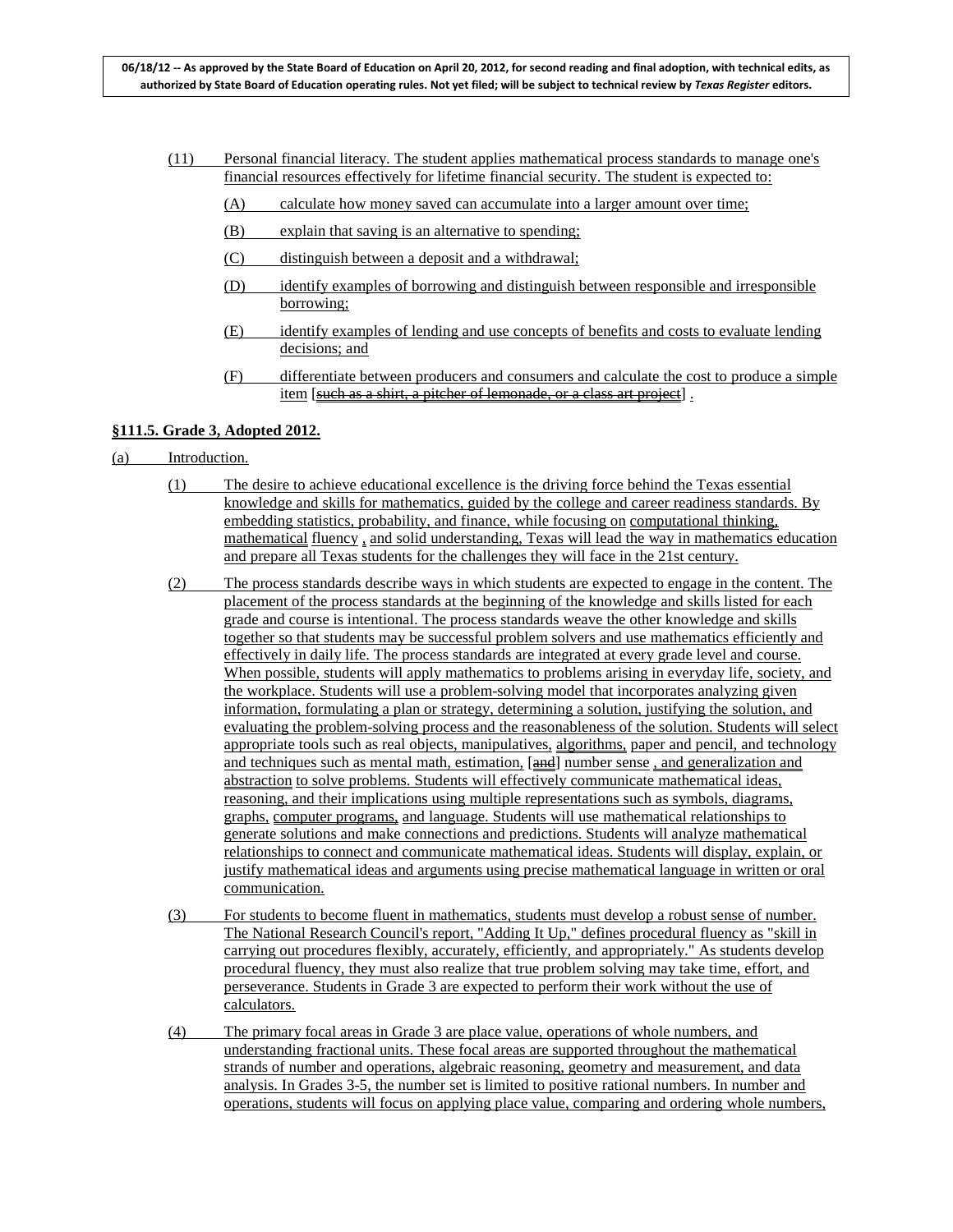connecting multiplication and division, and understanding and representing fractions as numbers and equivalent fractions. In algebraic reasoning, students will use multiple representations of problem situations, determine missing values in number sentences, and represent real-world relationships using number pairs in a table and verbal descriptions. In geometry and measurement, students will identify and classify two-dimensional figures according to common attributes, decompose composite figures formed by rectangles to determine area, determine the perimeter of polygons, solve problems involving time, and measure liquid volume (capacity) or weight. In data analysis, students will represent and interpret data.

(5) Statements that contain the word "including" reference content that must be mastered, while those containing the phrase "such as" are intended as possible illustrative examples.

#### (b) Knowledge and skills.

- (1) Mathematical process standards. The student uses mathematical processes to acquire and demonstrate mathematical understanding. The student is expected to:
	- (A) apply mathematics to problems arising in everyday life, society, and the workplace;
	- (B) use a problem-solving model that incorporates analyzing given information, formulating a plan or strategy, determining a solution, justifying the solution, and evaluating the problem-solving process and the reasonableness of the solution;
	- (C) select tools, including real objects, manipulatives, paper and pencil, and technology as appropriate, and techniques, including mental math, estimation, and number sense as appropriate, to solve problems;
	- (D) communicate mathematical ideas, reasoning, and their implications using multiple representations, including symbols, diagrams, graphs, and language as appropriate;
	- (E) create and use representations to organize, record, and communicate mathematical ideas;
	- (F) analyze mathematical relationships to connect and communicate mathematical ideas; and
	- (G) display, explain, and justify mathematical ideas and arguments using precise mathematical language in written or oral communication.
- (2) Number and operations. The student applies mathematical process standards to represent and compare whole numbers and understand relationships related to place value. The student is expected to:
	- (A) compose and decompose numbers up to  $100,000$  [in more than one way] as a sum of so many ten thousands, so many thousands, so many hundreds, so many tens, and so many ones using objects, pictorial models, and numbers, including expanded notation as appropriate;
	- (B) describe the mathematical relationships found in the base-10 place value system through the hundred thousands [100,000s] place;
	- (C) represent a number on a number line as being between two consecutive multiples of 10; 100; 1,000; or 10,000 and use words [such as "closer to," "is about," or "is nearly"] to describe relative size of numbers in order to round whole numbers; and
	- (D) compare and order whole numbers up to 100,000 and represent comparisons using the symbols  $>$ ,  $<$ , or  $=$ .
- (3) Number and operations. The student applies mathematical process standards to represent and explain fractional units. The student is expected to:
	- (A) represent fractions greater than zero and less than or equal to one with denominators of 2, 3, 4, 6, and 8 using concrete objects and pictorial models, including strip diagrams and number lines;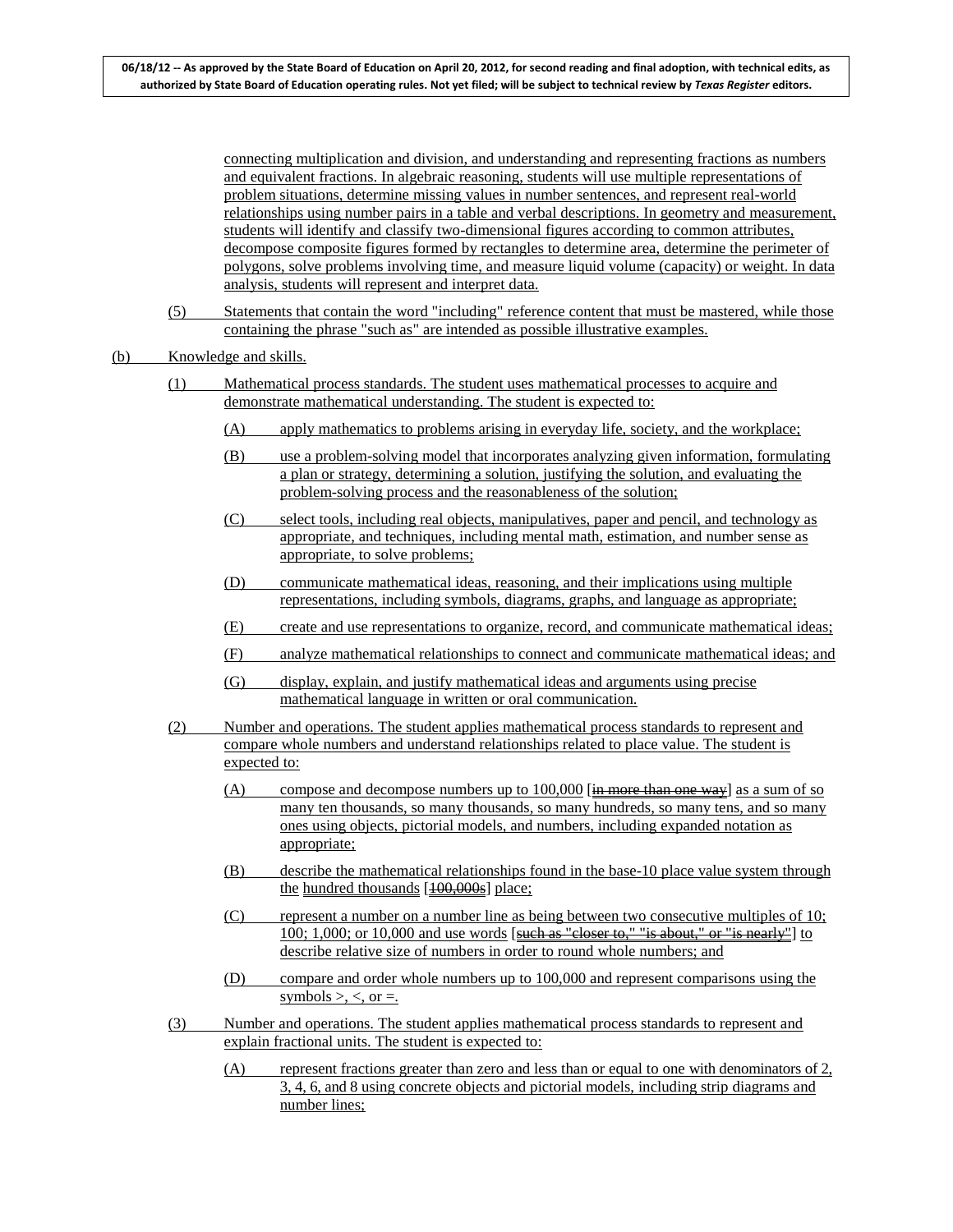- (B) determine the corresponding fraction greater than zero and less than or equal to one with denominators of 2, 3, 4, 6, and 8 given  $[ $\theta$ ]]$  a specified point on a number line;
- (C) explain that the unit fraction 1/*b* represents the quantity formed by one part of a whole that has been partitioned into *b* equal parts where *b* is a non-zero whole number;
- (D) compose and decompose a fraction *a*/*b* with a numerator greater than zero and less than or equal to *b* as a sum of parts 1/*b*;
- (E) solve problems involving partitioning an object or a set of objects among two or more recipients using pictorial representations of fractions with denominators of 2, 3, 4, 6, and 8 [such as two children share five cookies] ;
- (F) represent equivalent fractions with denominators of 2, 3, 4, 6, and 8 using a variety of objects and pictorial models, including number lines;
- (G) explain that two fractions are equivalent if and only if they are both represented by the same point on the number line or represent the same portion of a same size whole for an area model; and
- (H) compare two fractions having the same numerator or denominator in problems by reasoning about their sizes and justifying the conclusion using symbols, words, objects, and pictorial models [such as comparing the size of pieces when sharing a candy bar equally among four people or equally among three people] .
- (4) Number and operations. The student applies mathematical process standards to develop and use strategies and methods for whole number computations in order to solve problems with efficiency and accuracy. The student is expected to:
	- (A) solve with fluency one-step and two-step [<del>multi-step]</del> problems involving addition and subtraction within 1,000 using strategies based on place value, properties of operations, and the relationship between addition and subtraction;
	- $\overline{B}$  round [<del>use strategies, including rounding</del>] to the nearest 10 or 100 or use [and] compatible numbers  $\left[\frac{1}{n}\right]$  to estimate solutions to addition and subtraction problems;
	- (C) determine the value of a collection of coins and bills;
	- (D) determine the total number of objects when equally-sized groups of objects are combined or arranged in arrays up to 10 by 10;
	- (E) represent multiplication facts by using a variety of approaches such as repeated addition, equal-sized groups, arrays, area models, equal jumps on a number line, and skip counting;
	- (F) recall facts to multiply up to 10 by 10 with automaticity and recall the corresponding division facts;
	- (G) use strategies and algorithms, including the standard algorithm, to multiply a two-digit number by a one-digit number. Strategies may include mental math, partial products, and the commutative, associative, and distributive properties;
	- (H) determine the number of objects in each group when a set of objects is partitioned into equal shares or a set of objects is shared equally;
	- (I)  $[use ~~divisibility rules to~~] determine if a number is even or odd ~~using~~ divisibility rules;$
	- $(J)$  determine a quotient using the relationship between multiplication and division [such as the quotient of  $40 \div 8$  can be found by determining what factor makes 40 when multiplied  $\frac{by 8}{3}$  ; and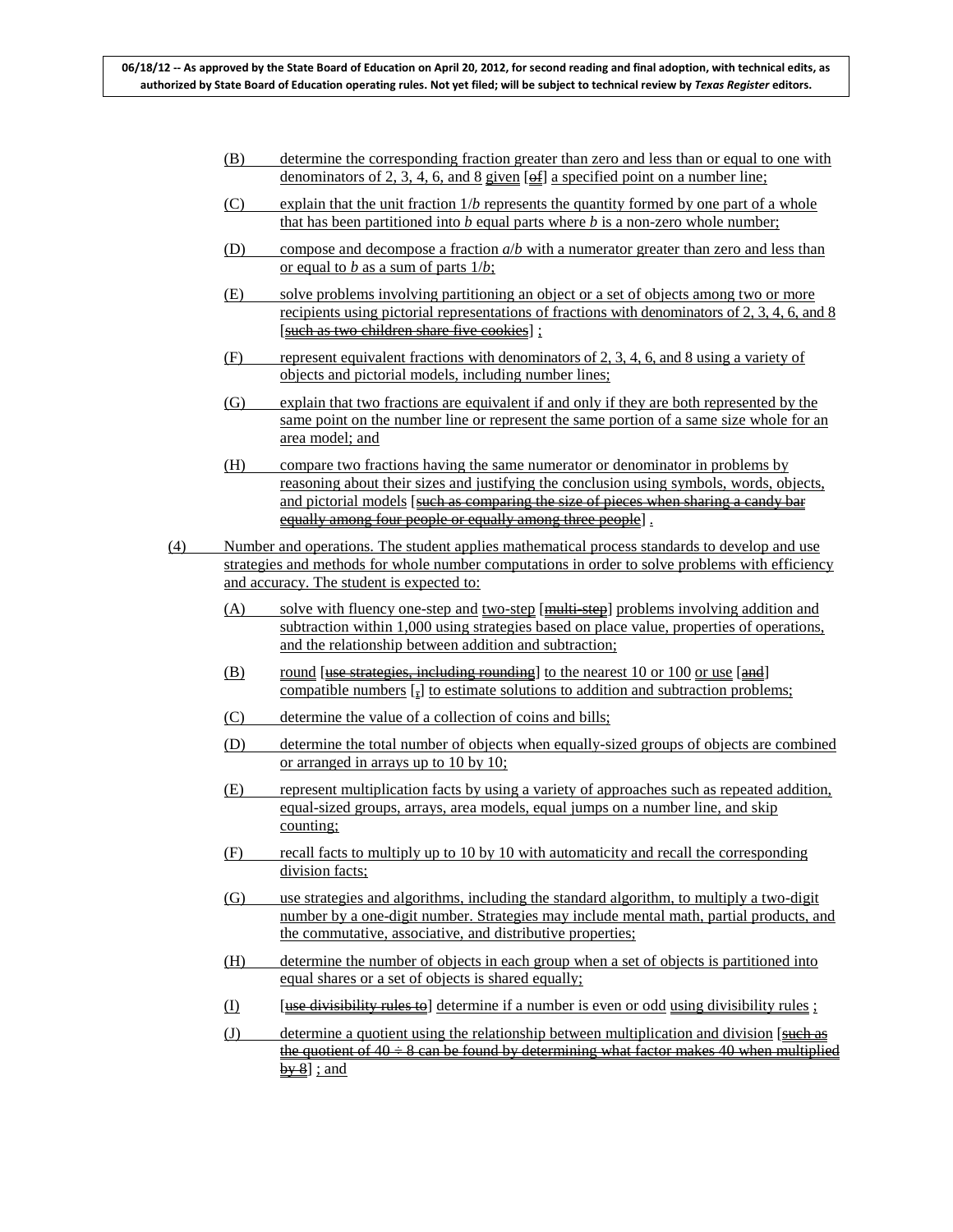- $(K)$  solve one-step and two-step [multi-step] problems involving multiplication and division within 100 using strategies based on objects; pictorial models, including arrays, area models, and equal groups; properties of operations; or recall of facts.
- (5) Algebraic reasoning. The student applies mathematical process standards to analyze and create patterns and relationships. The student is expected to:
	- (A) represent [and solve] one- and two-step problems involving addition and subtraction of whole numbers to 1,000 using pictorial models, [such as strip diagrams and] number lines, and equations;
	- (B) represent and solve one- and two-step multiplication and division problems within 100 using arrays, strip diagrams, and equations;
	- (C) describe a multiplication expression as a comparison such as  $3 \times 24$  represents  $3 \text{ times as}$ much as 24;
	- (D) determine the unknown whole number in a multiplication or division equation relating three whole numbers when the unknown is either a missing factor or product [such as the value 4 makes  $3x+1=12$  a true equation  $\pm$ ; and
	- (E) represent real-world relationships using number pairs in a table and verbal descriptions [such as 1 insect has 6 legs, 2 insects have 12 legs, and so forth].
- (6) Geometry and measurement. The student applies mathematical process standards to analyze attributes of two-dimensional geometric figures to develop generalizations about their properties. The student is expected to:
	- (A) classify and sort two- and three-dimensional solids, including cones, cylinders, spheres, triangular and rectangular prisms, and cubes, based on attributes using formal geometric language [such as vertex, edge, and face] ;
	- (B) use attributes to recognize rhombuses, parallelograms, trapezoids, rectangles, and squares as examples of quadrilaterals and draw examples of quadrilaterals that do not belong to any of these subcategories;
	- (C) determine the area of rectangles with whole number side lengths in problems using multiplication related to the number of rows times the number of unit squares in each row;
	- (D) decompose composite figures formed by rectangles into non-overlapping rectangles to determine the area of the original figure using the additive property of area; and
	- (E) decompose two congruent two-dimensional figures into parts with equal areas and express the area of each part as a unit fraction of the whole and recognize that equal shares of identical wholes need not have the same shape.
- (7) Geometry and measurement. The student applies mathematical process standards to select appropriate units, strategies, and tools to solve problems involving customary and metric measurement. The student is expected to:
	- (A) represent fractions of halves, fourths, and eighths as distances from zero on a number line:
	- (B) determine the perimeter of a polygon or a missing length when given perimeter and remaining side lengths in problems;
	- (C) determine the solutions to problems involving addition and subtraction of time intervals in minutes using pictorial models or tools such as a 15-minute event plus a 30-minute event equals 45 minutes;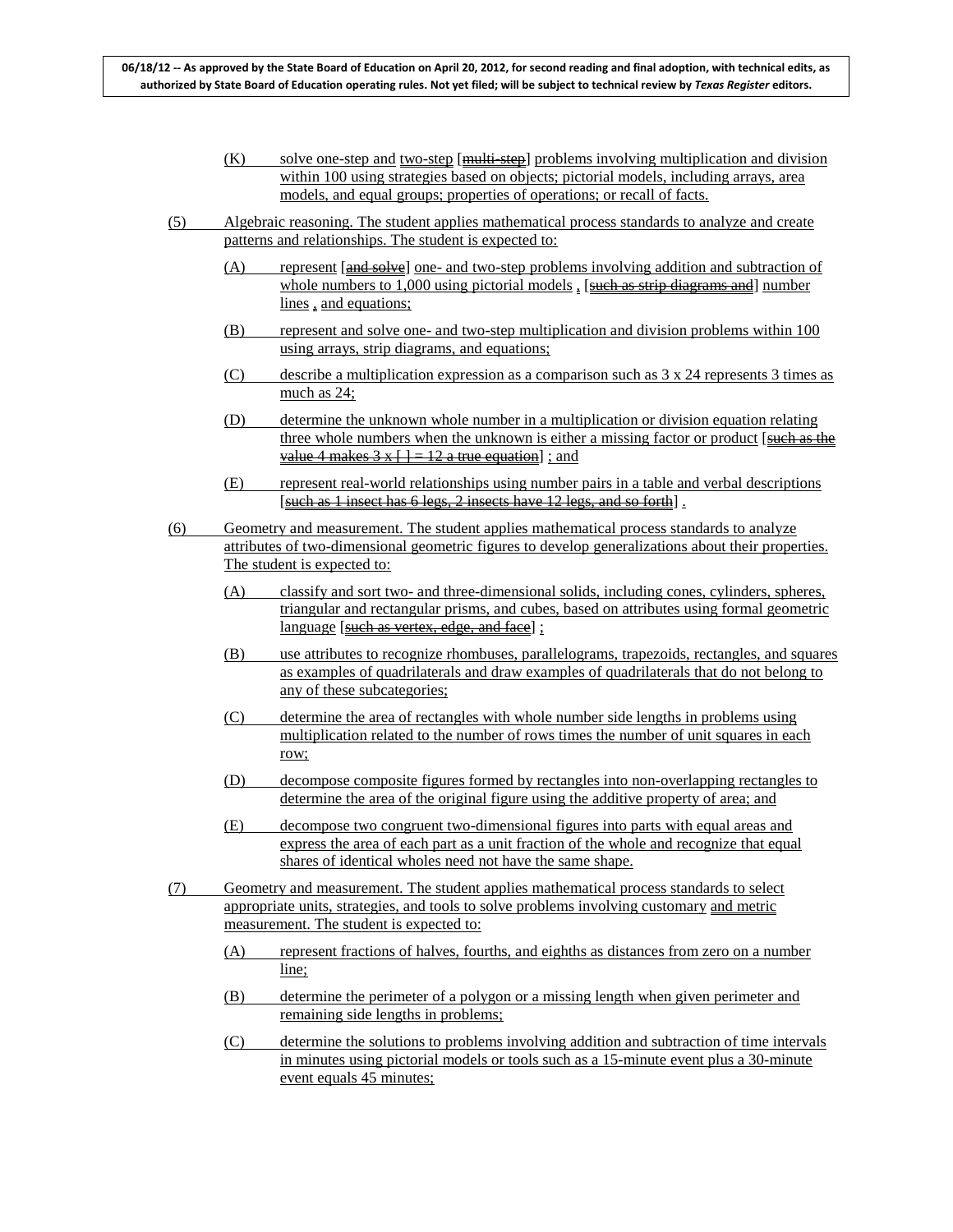- (D) determine when it is appropriate to use measurements of liquid volume (capacity) or weight; and
- (E) determine liquid volume (capacity) or weight using appropriate units and tools.
- (8) Data analysis. The student applies mathematical process standards to solve problems by collecting, organizing, displaying, and interpreting data. The student is expected to:
	- (A) summarize a data set with multiple categories using a frequency table, dot plot, pictograph, or bar graph with scaled intervals; and
	- (B) solve one- and two-step problems using categorical data represented with a frequency table, dot plot, pictograph, or bar graph with scaled intervals.
- (9) Personal financial literacy. The student applies mathematical process standards to manage one's financial resources effectively for lifetime financial security. The student is expected to:
	- (A) explain the connection between human capital/labor [eapital] and income;
	- (B) describe the relationship between the availability or scarcity of resources and how that impacts cost;
	- (C) identify the costs and benefits of planned and unplanned spending decisions;
	- (D) explain that credit is used when wants or needs exceed the ability to pay and that it is the borrower's responsibility to pay it back to the lender, usually with interest;
	- (E) list reasons to save and explain the benefit of a savings plan , including for college ; and
	- (F) identify decisions involving income, spending, saving, credit, and charitable giving.

### **§111.6. Grade 4, Adopted 2012.**

#### (a) Introduction.

- (1) The desire to achieve educational excellence is the driving force behind the Texas essential knowledge and skills for mathematics, guided by the college and career readiness standards. By embedding statistics, probability, and finance, while focusing on computational thinking, mathematical fluency , and solid understanding, Texas will lead the way in mathematics education and prepare all Texas students for the challenges they will face in the 21st century.
- (2) The process standards describe ways in which students are expected to engage in the content. The placement of the process standards at the beginning of the knowledge and skills listed for each grade and course is intentional. The process standards weave the other knowledge and skills together so that students may be successful problem solvers and use mathematics efficiently and effectively in daily life. The process standards are integrated at every grade level and course. When possible, students will apply mathematics to problems arising in everyday life, society, and the workplace. Students will use a problem-solving model that incorporates analyzing given information, formulating a plan or strategy, determining a solution, justifying the solution, and evaluating the problem-solving process and the reasonableness of the solution. Students will select appropriate tools such as real objects, manipulatives, algorithms, paper and pencil, and technology and techniques such as mental math, estimation, [and] number sense, and generalization and abstraction to solve problems. Students will effectively communicate mathematical ideas, reasoning, and their implications using multiple representations such as symbols, diagrams, graphs, computer programs, and language. Students will use mathematical relationships to generate solutions and make connections and predictions. Students will analyze mathematical relationships to connect and communicate mathematical ideas. Students will display, explain, or justify mathematical ideas and arguments using precise mathematical language in written or oral communication.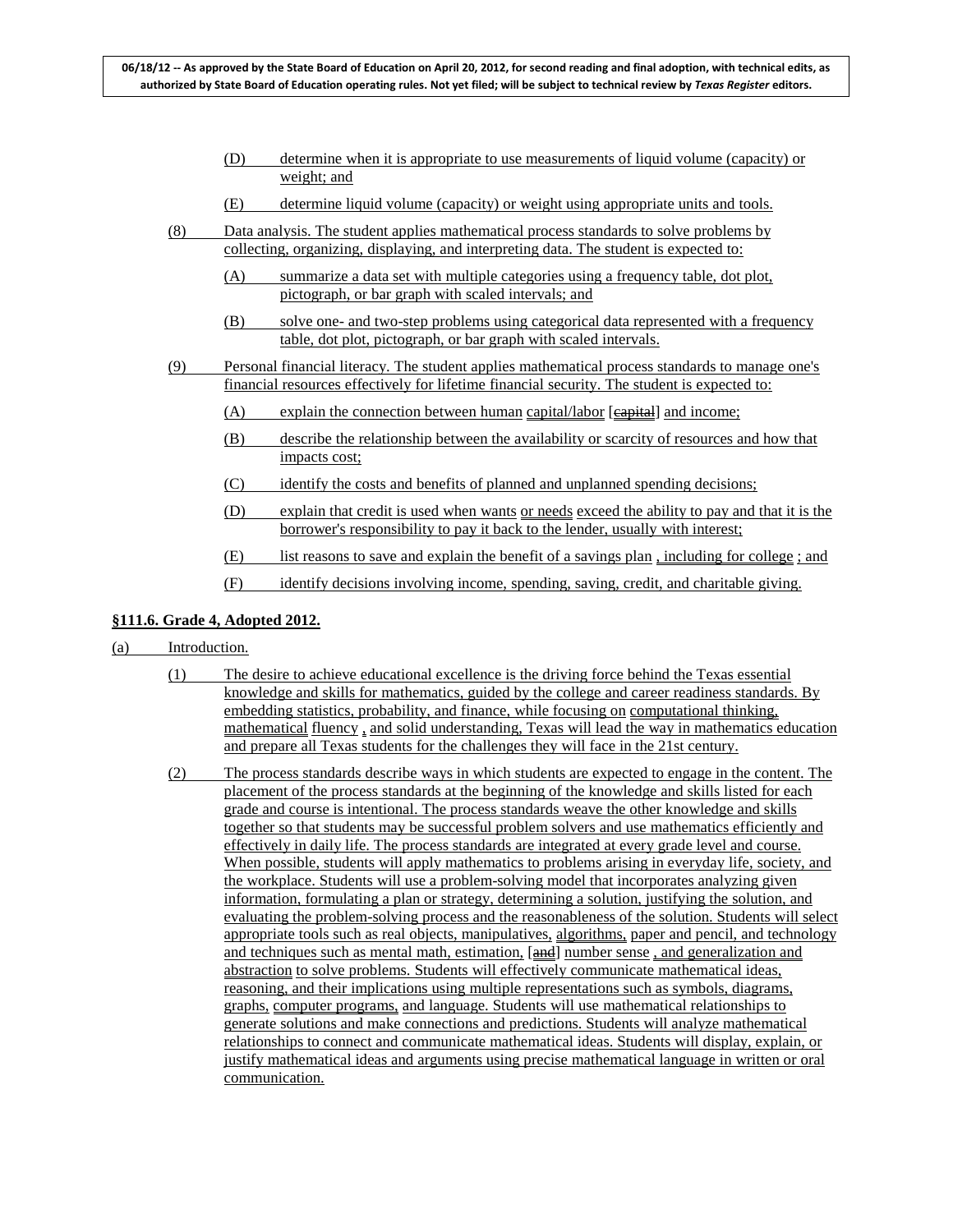- (3) For students to become fluent in mathematics, students must develop a robust sense of number. The National Research Council's report, "Adding It Up," defines procedural fluency as "skill in carrying out procedures flexibly, accurately, efficiently, and appropriately." As students develop procedural fluency, they must also realize that true problem solving may take time, effort, and perseverance. Students in Grade 4 are expected to perform their work without the use of calculators.
- (4) The primary focal areas in Grade 4 are use of operations, fractions, and decimals and describing and analyzing geometry and measurement. These focal areas are supported throughout the mathematical strands of number and operations, algebraic reasoning, geometry and measurement, and data analysis. In Grades 3-5, the number set is limited to positive rational numbers. In number and operations, students will apply place value and represent points on a number line that correspond to a given fraction or terminating decimal. In algebraic reasoning, students will represent and solve multi-step problems involving the four operations with whole numbers with expressions and equations and generate and analyze patterns. In geometry and measurement, students will classify two-dimensional figures, measure angles, and convert units of measure. In data analysis, students will represent and interpret data.
- (5) Statements that contain the word "including" reference content that must be mastered, while those containing the phrase "such as" are intended as possible illustrative examples.
- (b) Knowledge and skills.
	- (1) Mathematical process standards. The student uses mathematical processes to acquire and demonstrate mathematical understanding. The student is expected to:
		- (A) apply mathematics to problems arising in everyday life, society, and the workplace;
		- (B) use a problem-solving model that incorporates analyzing given information, formulating a plan or strategy, determining a solution, justifying the solution, and evaluating the problem-solving process and the reasonableness of the solution;
		- (C) select tools, including real objects, manipulatives, paper and pencil, and technology as appropriate, and techniques, including mental math, estimation, and number sense as appropriate, to solve problems;
		- (D) communicate mathematical ideas, reasoning, and their implications using multiple representations, including symbols, diagrams, graphs, and language as appropriate;
		- (E) create and use representations to organize, record, and communicate mathematical ideas;
		- (F) analyze mathematical relationships to connect and communicate mathematical ideas; and
		- (G) display, explain, and justify mathematical ideas and arguments using precise mathematical language in written or oral communication.
	- (2) Number and operations. The student applies mathematical process standards to represent, compare, and order whole numbers and decimals and understand relationships related to place value. The student is expected to:
		- (A) interpret the value of each place-value position as 10 times the position to the right and as one-tenth of the value of the place to its left;
		- (B) represent the value of the digit in whole numbers through 1,000,000,000 and decimals to the hundredths using expanded notation and numerals [such as in the number  $3.94$ , the 3 in the ones place is  $3$ ; the 9 in the tenths place is  $0.9$ ; and the 4 in the hundredths place is 0.04; and 3.94 is the sum of 3 ones, 9 tenths, and 4 hundredths] ;
		- (C) compare and order whole numbers to 1,000,000,000 and represent comparisons using the symbols  $>$ ,  $<$ , or  $=$ ;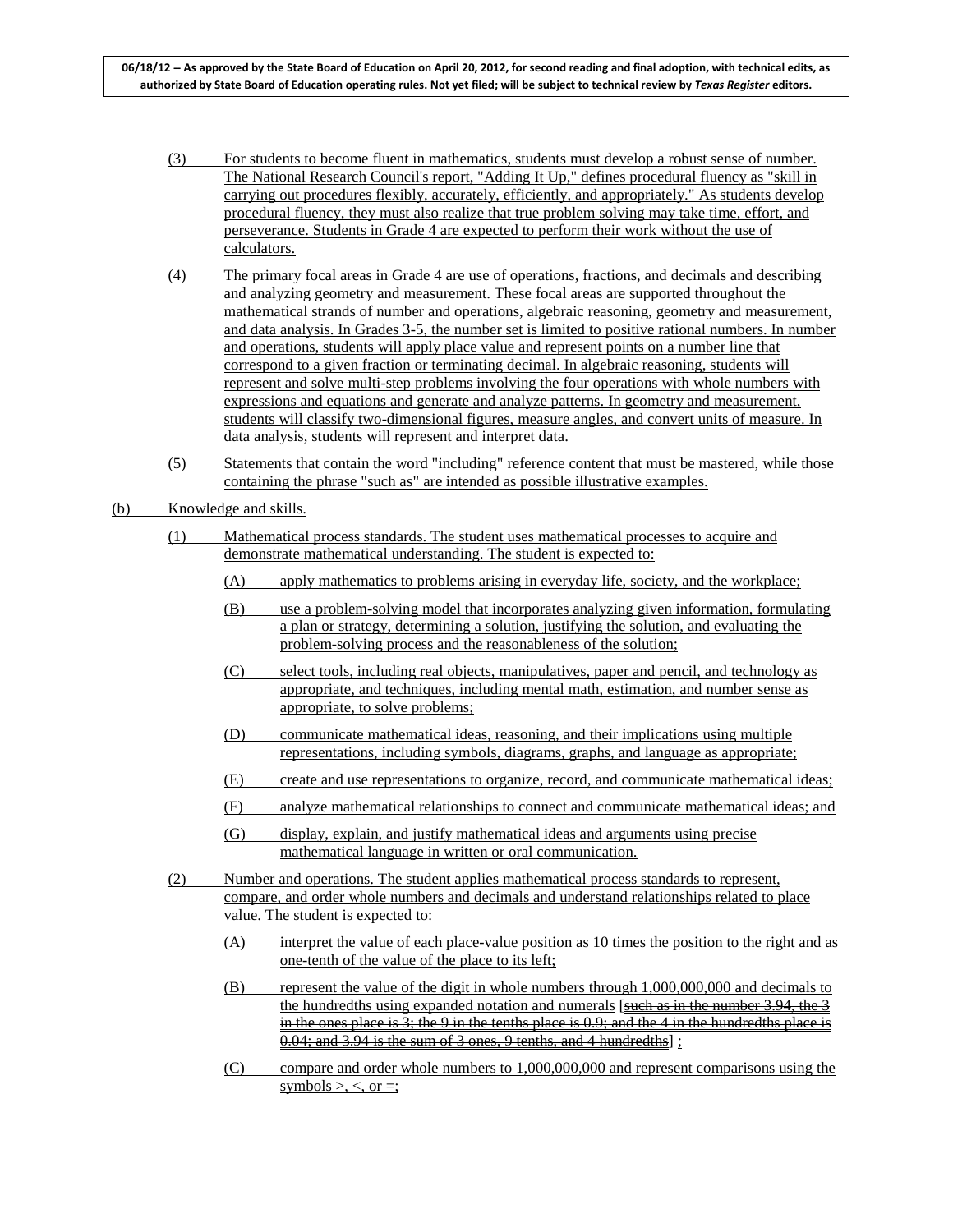- (D) round whole numbers to a given place value through the hundred thousands  $[100,000s]$ place;
- (E) represent decimals, including tenths and hundredths, using concrete and visual models and money;
- (F) compare and order decimals using concrete and visual models to the hundredths;
- (G) relate decimals to fractions that name tenths and hundredths; and
- (H) determine the corresponding decimal to the tenths or hundredths place of a specified point on a number line.
- (3) Number and operations. The student applies mathematical process standards to represent and generate fractions to solve problems. The student is expected to:
	- (A) represent a fraction *a*/*b* as a sum of fractions 1/*b*, where *a* and *b* are whole numbers and *b*   $> 0$ , including when a  $> b$ ;
	- (B) decompose a fraction in more than one way into a sum of fractions with the same denominator using concrete and pictorial models and recording results with symbolic representations [such as  $7/8 = 5/8 + 2/8$ ;  $7/8 = 3/8 + 4/8$ ;  $2 \frac{7}{8} = 1 + 1 + \frac{7}{8}$ ;  $2 \frac{7}{8} = \frac{8}{8}$  $\frac{8/8 + 7/8}{3}$  ;
	- (C) determine if two given fractions are equivalent using a variety of methods [ $\frac{1}{2}$  including multiplying by a fraction equivalent to one or simplifying a fraction to lowest terms] ;
	- (D) [generate equivalent fractions to create equal numerators or equal denominators to] compare two fractions with different [unequal] numerators and different [unequal] denominators and represent the comparison [ $\theta$  f two fractions] using the symbols  $>$ , =, or  $\leq$  [, or =];
	- $(E)$  represent and solve addition and subtraction of fractions with equal denominators  $\left[\frac{and}{end}\right]$ referring to the same whole] using objects and pictorial models that build to the number line [such as strip diagrams] and properties of operations;
	- (F) evaluate [estimate] the reasonableness of sums and differences of fractions using benchmark fractions 0, 1/4, 1/2, 3/4, and 1, referring to the same whole; and
	- (G) represent fractions and decimals to the tenths or hundredths as distances from zero on a number line . [<del>; and</del>]
	- $[(H)$  determine fractional and decimal quantities as being close to 0,  $1/2$ , and 1.
- (4) Number and operations. The student applies mathematical process standards to develop and use strategies and methods for whole number computations and decimal sums and differences in order to solve problems with efficiency and accuracy. The student is expected to:
	- (A) add and subtract whole numbers and decimals to the hundredths place using the standard algorithm [a variety of methods, including pictorial models, the inverse relationship between operations, concepts of place value, and efficient algorithms] :
	- (B) determine products of a number and 10 or 100 using properties of operations and place value understandings;
	- (C) represent the product of 2 two-digit numbers using arrays, area models, or equations, including perfect squares through 15 by 15;
	- (D) use strategies and algorithms, including the standard algorithm, to multiply up to a fourdigit number by a one-digit number and to multiply a two-digit number by a two-digit number. Strategies may include mental math, partial products, and the commutative, associative, and distributive properties;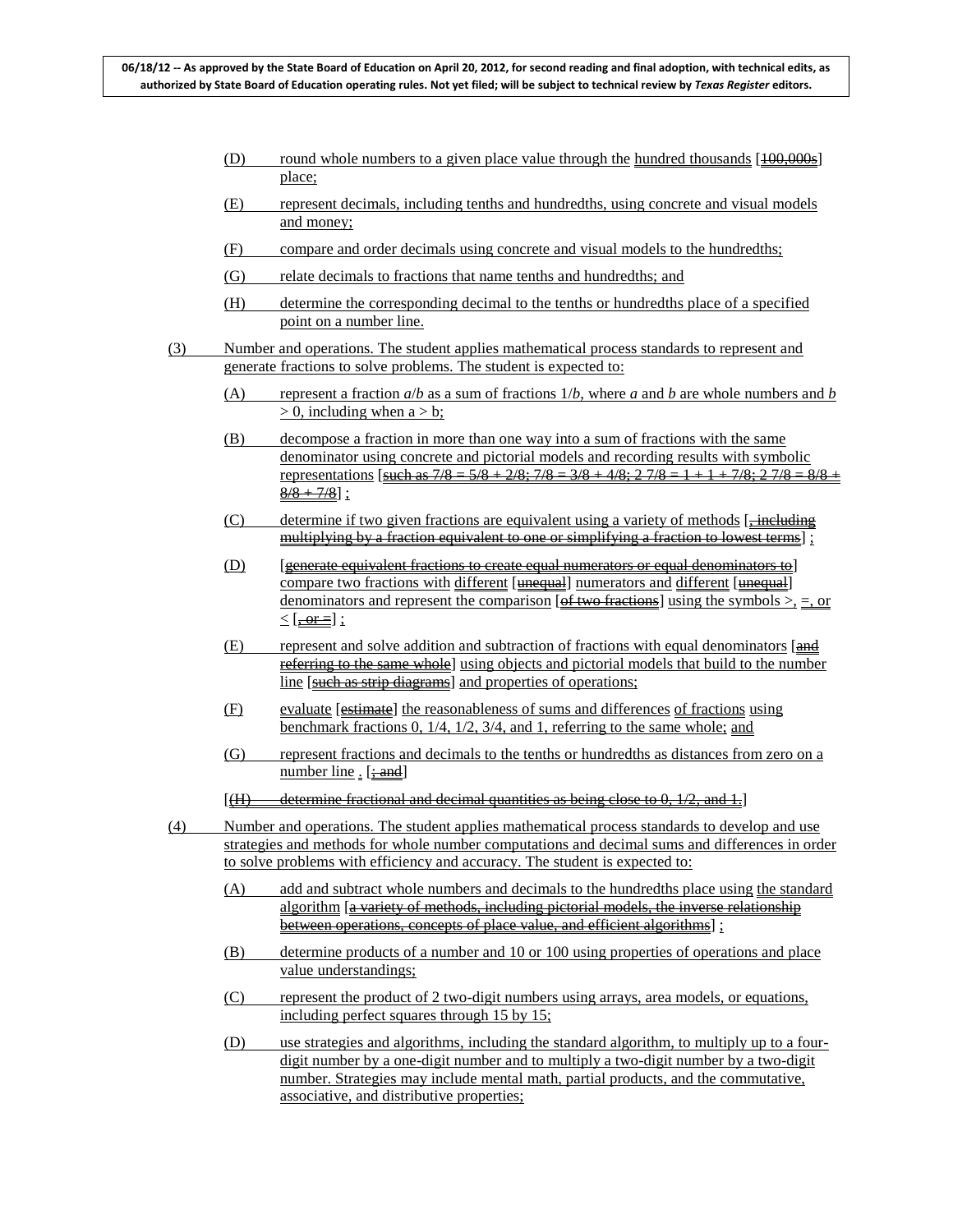- (E) represent the quotient of up to a four-digit whole number divided by a one-digit whole number using arrays, area models, or equations;
- (F) use strategies and algorithms, including the standard algorithm, to divide up to a fourdigit dividend by a one-digit divisor;
- $\sigma$  round [use strategies, including rounding] to the nearest 10, 100, or 1,000 or use [and] compatible numbers [,] to estimate solutions involving whole numbers ; and
- (H) solve with fluency one- and two-step problems involving multiplication and division, including interpreting remainders.
- (5) Algebraic reasoning. The student applies mathematical process standards to develop concepts of expressions and equations. The student is expected to:
	- (A) represent multi-step problems involving the four operations with whole numbers using strip diagrams and equations with a letter standing for the unknown quantity;
	- (B) represent problems using an input-output table and numerical expressions to generate a number pattern that follows a given rule representing [such as given the rule "Add 3" and the starting number 1, use the expressions  $1 + 3$ ,  $2 + 3$ ,  $3 + 3$ , and so forth to generate a table to represent] the relationship of the values in the resulting sequence and their position in the sequence;
	- (C) use models to determine the formulas for the perimeter of a rectangle  $(l + w + l + w)$  or 2*l*  $+ 2w$ ), including the special form for perimeter of a square (4*s*) and the area of a rectangle (*l* x *w*); and
	- (D) solve problems related to perimeter and area of rectangles where dimensions are whole numbers.
- (6) Geometry and measurement. The student applies mathematical process standards to analyze geometric attributes in order to develop generalizations about their properties. The student is expected to:
	- (A) identify points, lines, line segments, rays, angles, and perpendicular and parallel lines;
	- (B) identify and draw one or more lines of symmetry, if they exist, for a two-dimensional figure;
	- (C) apply knowledge of right angles to identify acute, right, and obtuse triangles; and
	- (D) classify two-dimensional figures based on the presence or absence of parallel or perpendicular lines or the presence or absence of angles of a specified size.
- (7) Geometry and measurement. The student applies mathematical process standards to solve problems involving angles less than or equal to 180 degrees. The student is expected to:
	- (A) illustrate the measure of an angle as the part of a circle whose center is at the vertex of the angle that is "cut out" by the rays of the angle. Angle measures are limited to whole numbers;
	- (B) illustrate degrees as the units used to measure an angle, where 1/360 of any circle is one degree and an angle that "cuts" *n*/360 out of any circle whose center is at the angle's vertex has a measure of *n* degrees. Angle measures are limited to whole numbers;
	- (C) determine the approximate measures of angles in degrees to the nearest whole number using a protractor;
	- (D) draw an angle with a given measure; and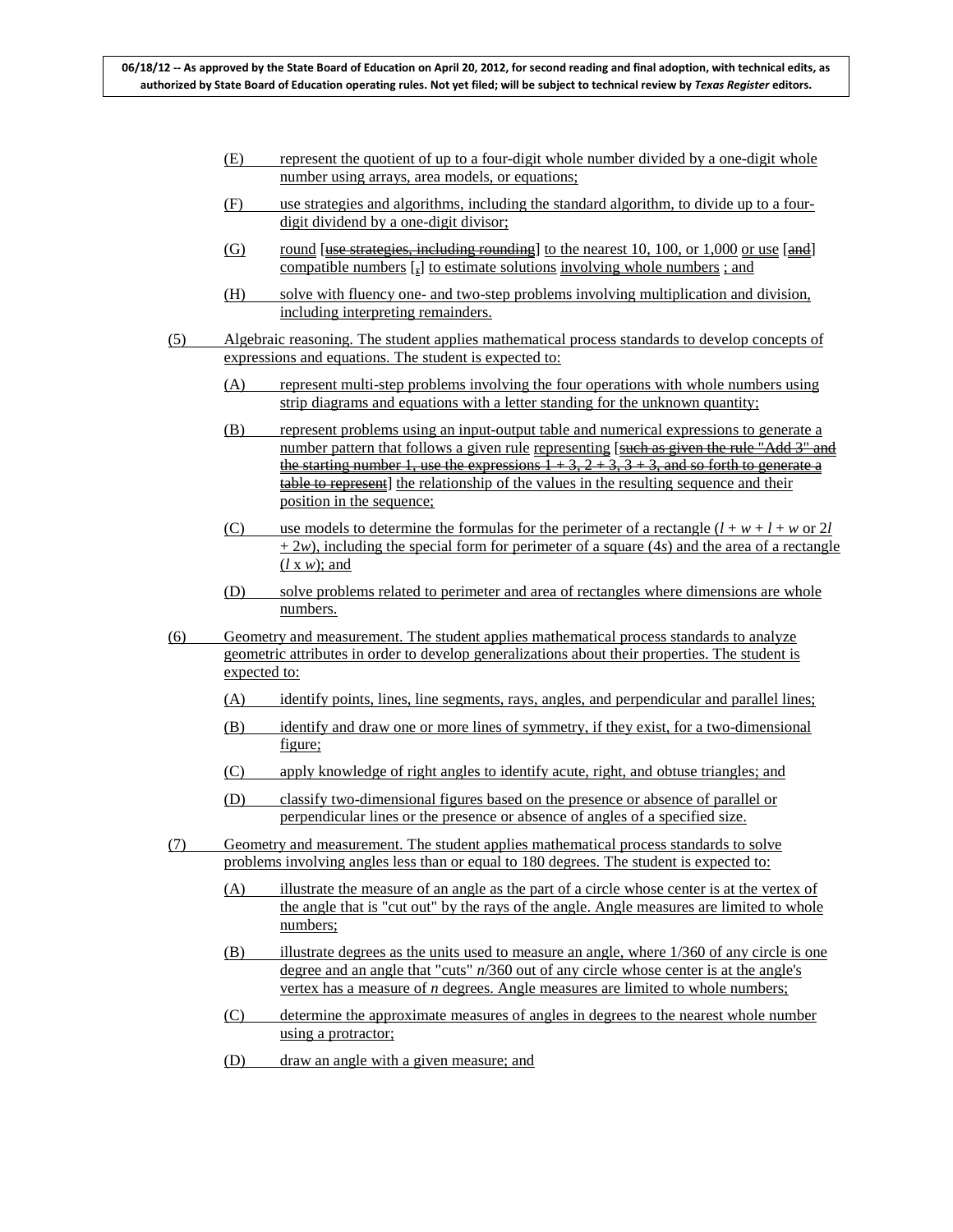- (E) [decompose angles such as complementary and supplementary angles into two nonoverlapping angles to determine the measure of an unknown angle formed by two nonoverlapping adjacent angles given one or both angle measures .
- (8) Geometry and measurement. The student applies mathematical process standards to select appropriate customary and metric units, strategies, and tools to solve problems involving measurement. The student is expected to:
	- (A) identify relative sizes of measurement units within the customary and metric systems;
	- (B) convert measurements within the same measurement system, customary or metric, from a smaller unit into a larger unit or a larger unit into a smaller unit when given other equivalent measures represented in a table; and
	- (C) solve problems that deal with measurements of length, intervals of time, liquid volumes, mass [masses] , and money using addition, subtraction, multiplication, or division as appropriate.
- (9) Data analysis. The student applies mathematical process standards to solve problems by collecting, organizing, displaying, and interpreting data. The student is expected to:
	- (A) represent data on a frequency table, dot plot, or stem-and-leaf plot marked with whole numbers and fractions; and
	- (B) solve one- and two-step problems using data in whole number, decimal, and fraction form in a frequency table, dot plot, or stem-and-leaf plot.
- (10) Personal financial literacy. The student applies mathematical process standards to manage one's financial resources effectively for lifetime financial security. The student is expected to:
	- (A) distinguish between fixed and variable expenses;
	- (B) calculate profit in a given situation;
	- (C) compare the advantages and disadvantages of various savings options; [and]
	- (D) describe how to allocate a weekly allowance among spending ; [,] saving, including for college; and sharing ; and [-]
	- (E) describe the basic purpose of financial institutions, including keeping money safe, borrowing money, and lending.

## **§111.7. Grade 5, Adopted 2012.**

- (a) Introduction.
	- (1) The desire to achieve educational excellence is the driving force behind the Texas essential knowledge and skills for mathematics, guided by the college and career readiness standards. By embedding statistics, probability, and finance, while focusing on computational thinking, mathematical fluency , and solid understanding, Texas will lead the way in mathematics education and prepare all Texas students for the challenges they will face in the 21st century.
	- (2) The process standards describe ways in which students are expected to engage in the content. The placement of the process standards at the beginning of the knowledge and skills listed for each grade and course is intentional. The process standards weave the other knowledge and skills together so that students may be successful problem solvers and use mathematics efficiently and effectively in daily life. The process standards are integrated at every grade level and course. When possible, students will apply mathematics to problems arising in everyday life, society, and the workplace. Students will use a problem-solving model that incorporates analyzing given information, formulating a plan or strategy, determining a solution, justifying the solution, and evaluating the problem-solving process and the reasonableness of the solution. Students will select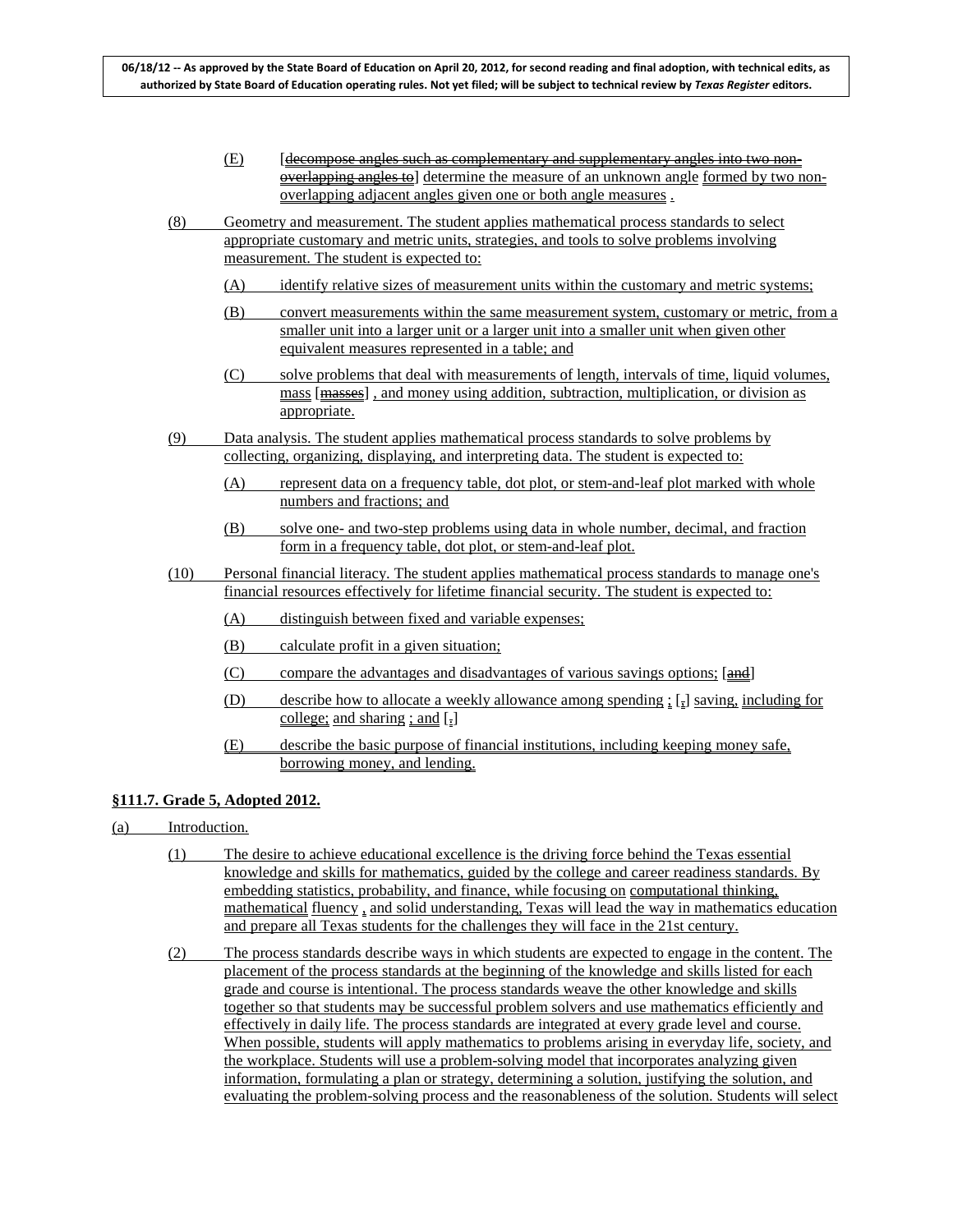appropriate tools such as real objects, manipulatives, algorithms, paper and pencil, and technology and techniques such as mental math, estimation, [and] number sense, and generalization and abstraction to solve problems. Students will effectively communicate mathematical ideas, reasoning, and their implications using multiple representations such as symbols, diagrams, graphs, computer programs, and language. Students will use mathematical relationships to generate solutions and make connections and predictions. Students will analyze mathematical relationships to connect and communicate mathematical ideas. Students will display, explain, or justify mathematical ideas and arguments using precise mathematical language in written or oral communication.

- (3) For students to become fluent in mathematics, students must develop a robust sense of number. The National Research Council's report, "Adding It Up," defines procedural fluency as "skill in carrying out procedures flexibly, accurately, efficiently, and appropriately." As students develop procedural fluency, they must also realize that true problem solving may take time, effort, and perseverance. Students in Grade 5 are expected to perform their work without the use of calculators.
- (4) The primary focal areas in Grade 5 are solving problems involving all four operations with positive rational numbers, determining and generating formulas and solutions to expressions, and extending measurement to area and volume. These focal areas are supported throughout the mathematical strands of number and operations, algebraic reasoning, geometry and measurement, and data analysis. In Grades 3-5, the number set is limited to positive rational numbers. In number and operations, students will apply place value and identify part-to-whole relationships and equivalence. In algebraic reasoning, students will represent and solve problems with expressions and equations, build foundations of functions through patterning, identify prime and composite numbers, and use the order of operations. In geometry and measurement, students will classify two-dimensional figures, connect geometric attributes to the measures of three-dimensional figures, use units of measure, and represent location using a coordinate plane. In data analysis, students will represent and interpret data.
- (5) Statements that contain the word "including" reference content that must be mastered, while those containing the phrase "such as" are intended as possible illustrative examples.
- (b) Knowledge and skills.
	- (1) Mathematical process standards. The student uses mathematical processes to acquire and demonstrate mathematical understanding. The student is expected to:
		- (A) apply mathematics to problems arising in everyday life, society, and the workplace;
		- (B) use a problem-solving model that incorporates analyzing given information, formulating a plan or strategy, determining a solution, justifying the solution, and evaluating the problem-solving process and the reasonableness of the solution;
		- (C) select tools, including real objects, manipulatives, paper and pencil, and technology as appropriate, and techniques, including mental math, estimation, and number sense as appropriate, to solve problems;
		- (D) communicate mathematical ideas, reasoning, and their implications using multiple representations, including symbols, diagrams, graphs, and language as appropriate;
		- (E) create and use representations to organize, record, and communicate mathematical ideas;
		- (F) analyze mathematical relationships to connect and communicate mathematical ideas; and
		- (G) display, explain, and justify mathematical ideas and arguments using precise mathematical language in written or oral communication.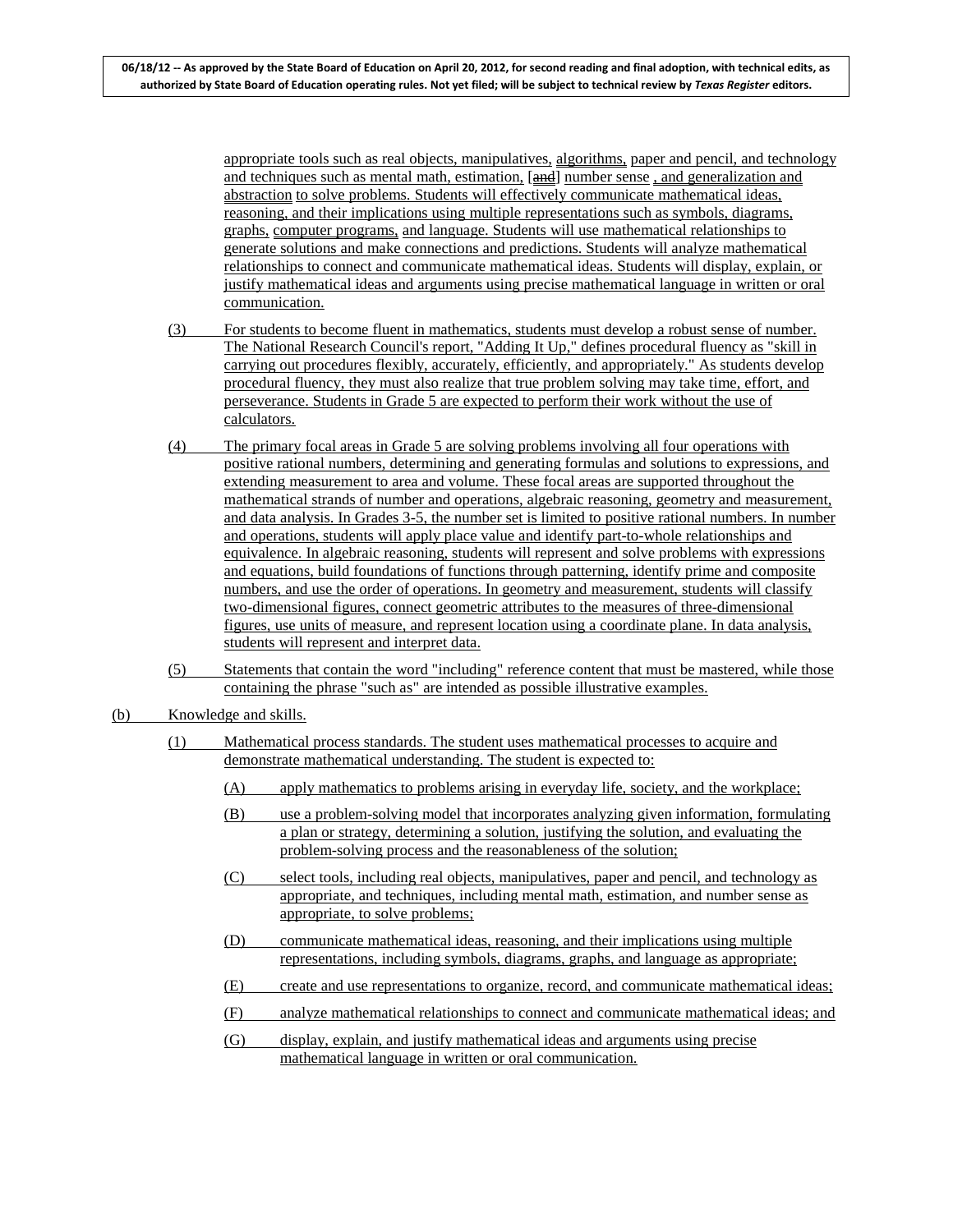- (2) Number and operations. The student applies mathematical process standards to represent, compare, and order positive rational numbers and understand relationships as related to place value. The student is expected to:
	- (A) represent the value of the digit in decimals through the thousandths using expanded notation and numerals;
	- (B) compare and order two decimals to thousandths and represent comparisons using the symbols  $>$ ,  $<$ , or  $=$ ; and
	- (C) round decimals to tenths or hundredths.
- (3) Number and operations. The student applies mathematical process standards to develop and use strategies and methods for positive rational number computations in order to solve problems with efficiency and accuracy. The student is expected to:
	- (A) estimate to determine solutions to mathematical and real-world problems involving addition, subtraction, multiplication, or division;
	- $(B)$  [use strategies and algorithms, including the standard algorithm, to] multiply with fluency a three-digit number by a two-digit number using the standard algorithm ;
	- (C) [use strategies and algorithms, including the standard algorithm, to solve with proficiency [Hueney] for quotients of up to a four-digit dividend by [and] a two-digit divisor using strategies and the standard algorithm ;
	- (D) represent multiplication of decimals with products to the hundredths using objects and pictorial models, including area models;
	- (E) solve for products of decimals to the hundredths, including situations involving money, using strategies based on place-value understandings, properties of operations, and the relationship to the multiplication of whole numbers;
	- (F) represent quotients of decimals to the hundredths, up to four-digit dividends and twodigit whole number divisors, using objects and pictorial models, including area models;
	- (G) solve for quotients of decimals to the hundredths, up to four-digit dividends and two-digit whole number divisors, using strategies and algorithms, including the standard algorithm;
	- (H) represent and solve addition and subtraction of fractions with unequal denominators referring to the same whole using objects and pictorial models [such as strip diagrams] and properties of operations;
	- (I) represent and solve multiplication of a whole number and a fraction that refers to the same whole using objects and pictorial models, including area models;
	- (J) represent division of a unit fraction by a whole number and the division of a whole number by a unit fraction such as  $1/3 \div 7$  and  $7 \div 1/3$  using objects and pictorial models, including area models;
	- (K) add and subtract positive rational numbers fluently; and
	- (L) divide whole numbers by unit fractions and unit fractions by whole numbers.
- (4) Algebraic reasoning. The student applies mathematical process standards to develop concepts of expressions and equations. The student is expected to:
	- $(A)$  identify prime and composite numbers [using patterns in factor pairs] ;
	- (B) represent and solve multi-step problems involving the four operations with whole numbers using equations with a letter standing for the unknown quantity;
	- (C) generate a numerical pattern when given a rule in the form  $y = ax$  or  $y = x + a$  and graph;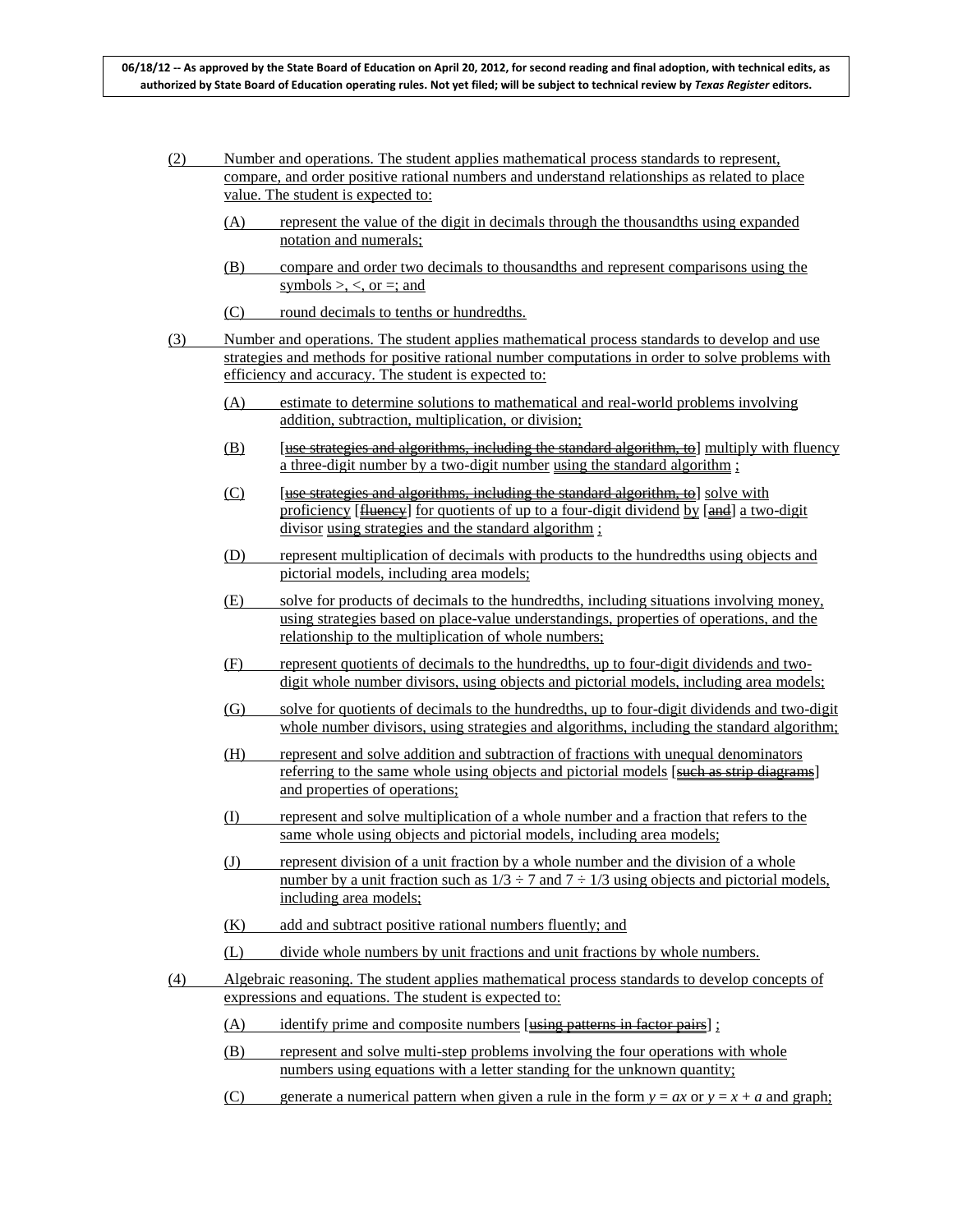- (D) recognize the difference between additive and multiplicative numerical patterns given in a table or graph;
- (E) describe the meaning of parentheses and brackets in a numeric expression  $\sqrt{3}$  such as 4 (14)  $+ 5$ ) is 4 times as large as  $(14 + 5)$ ];
- (F) simplify numerical expressions that do not involve exponents, including up to two levels of grouping [such as  $(3 + 7) / (5 - 3)$ ];
- (G) use concrete objects and pictorial models to develop the formulas for the volume of a rectangular prism, including the special form for a cube  $(V = l \times w \times h, V = s \times s \times s,$  and  $V = Bh$ ; and
- (H) represent and solve problems related to perimeter and/or area [such as rectangles and composite figures formed by rectangles] and related to volume [such as rectangular prisms].
- (5) Geometry and measurement. The student applies mathematical process standards to classify twodimensional figures by attributes and properties. The student is expected to classify twodimensional figures in a hierarchy of sets and subsets using graphic organizers based on their attributes and properties [such as all rectangles have the property that opposite sides are parallel; therefore, every rectangle is a parallelogram] .
- (6) Geometry and measurement. The student applies mathematical process standards to understand, recognize, and quantify volume. The student is expected to:
	- (A) recognize a cube with side length of one unit as a unit cube having one cubic unit of volume and the volume of a three-dimensional figure as the number of unit cubes (*n* cubic units) needed to fill it with no gaps or overlaps if possible; and
	- (B) determine the volume of a rectangular prism with whole number side lengths in problems related to the number of layers times the number of unit cubes in the area of the base.
- (7) Geometry and measurement. The student applies mathematical process standards to select appropriate units, strategies, and tools to solve problems involving measurement. The student is expected to solve problems by calculating conversions within a measurement system, customary or metric.
- (8) Geometry and measurement. The student applies mathematical process standards to identify locations on a coordinate plane. The student is expected to:
	- $(A)$  describe the key attributes of the coordinate plane including perpendicular number lines (axes) where the intersection (origin) of the two lines coincides with zero on each number line and the given point (0, 0); the *x*-coordinate, the first number in an ordered pair, indicates movement parallel to the *x*-axis starting at the origin; and the *y*-coordinate, the second number, indicates movement parallel to the *y*-axis starting at the origin; [and the process for graphing ordered pairs of numbers in the first quadrant; and]
	- (B) describe the process for graphing ordered pairs of numbers in the first quadrant of the coordinate plane; and
	- (C)  $[\frac{1}{2}]$ graph in the first quadrant of the coordinate plane ordered pairs of numbers arising from mathematical and real-world problems, including those generated by number patterns or found in an input-output table.
- (9) Data analysis. The student applies mathematical process standards to solve problems by collecting, organizing, displaying, and interpreting data. The student is expected to:
	- (A) represent categorical data with bar graphs or frequency tables and numerical data, including data sets of measurements in fractions or decimals, with dot plots or stem-andleaf plots;